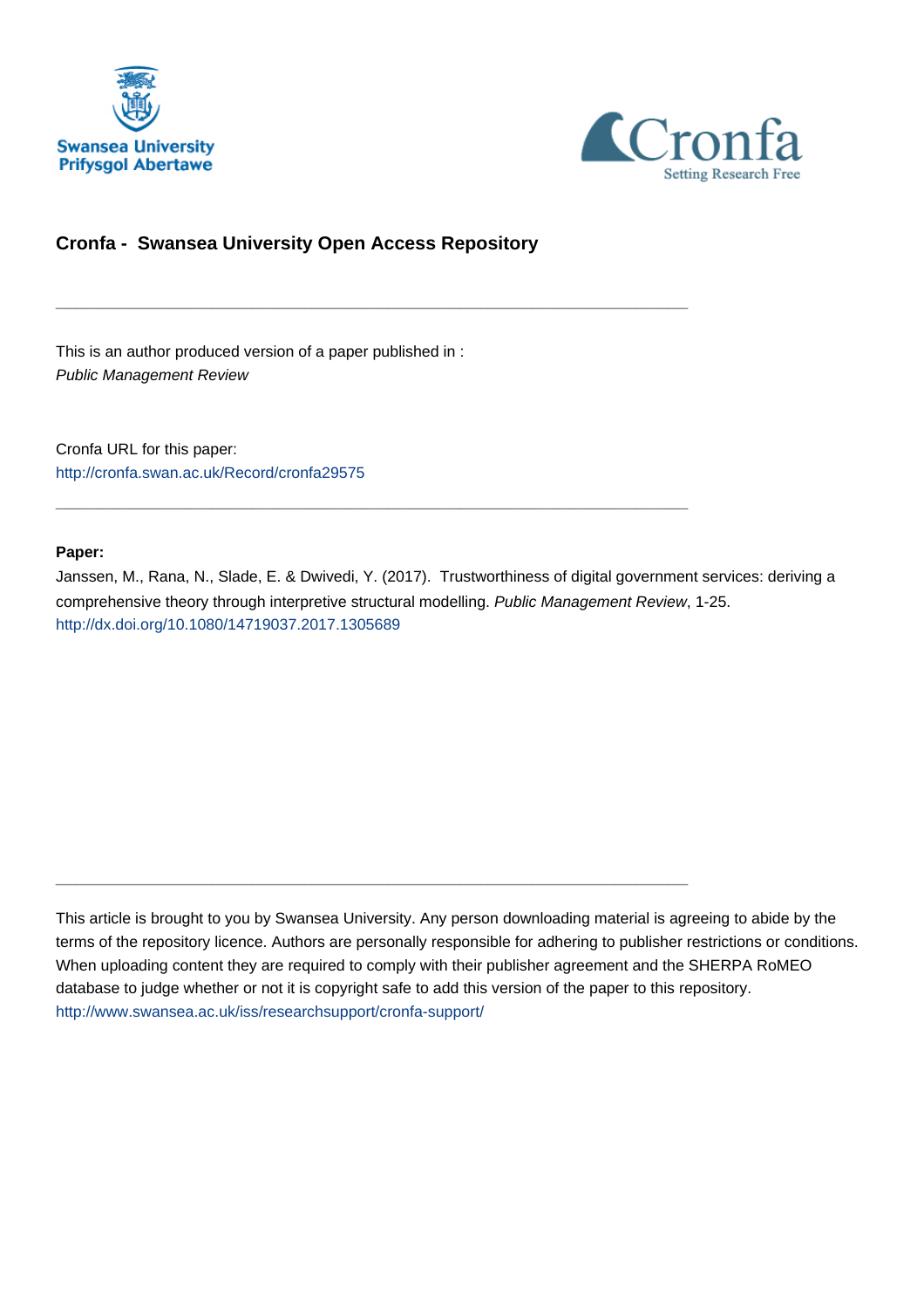# **TRUSTWORTHINESS OF DIGITAL GOVERNMENT SERVICES: DERIVING A COMPREHENSIVE THEORY THROUGH INTERPRETIVE STRUCTURAL MODELLING**

# **Professor Marijn Janssen\***

Faculty of Technology, Policy, & Management Delft University of Technology The Netherlands Email: M.F.W.H.A.Janssen@tudelft.nl

# **Dr Nripendra P. Rana**

The Emerging Markets Research Centre (EMaRC) School of Management Swansea University Swansea, United Kingdom Email: nrananp@gmail.com

# **Dr Emma L. Slade**

The Emerging Markets Research Centre (EMaRC) School of Management Swansea University Swansea, United Kingdom Email: emmalslade@hotmail.co.uk

# **Professor Yogesh K. Dwivedi**

The Emerging Markets Research Centre (EMaRC) School of Management Swansea University Swansea, United Kingdom Email: ykdwivedi@gmail.com

\*Corresponding author

**Marijn Janssen** is full Professor in ICT & Governance and head of the Information and Communication Technology section of the Technology, Policy and Management Faculty of Delft University of Technology. He is co-editor-in-chief of Government Information Quarterly (GIQ) and is conference chair of IFIP EGOV conference series. He was ranked as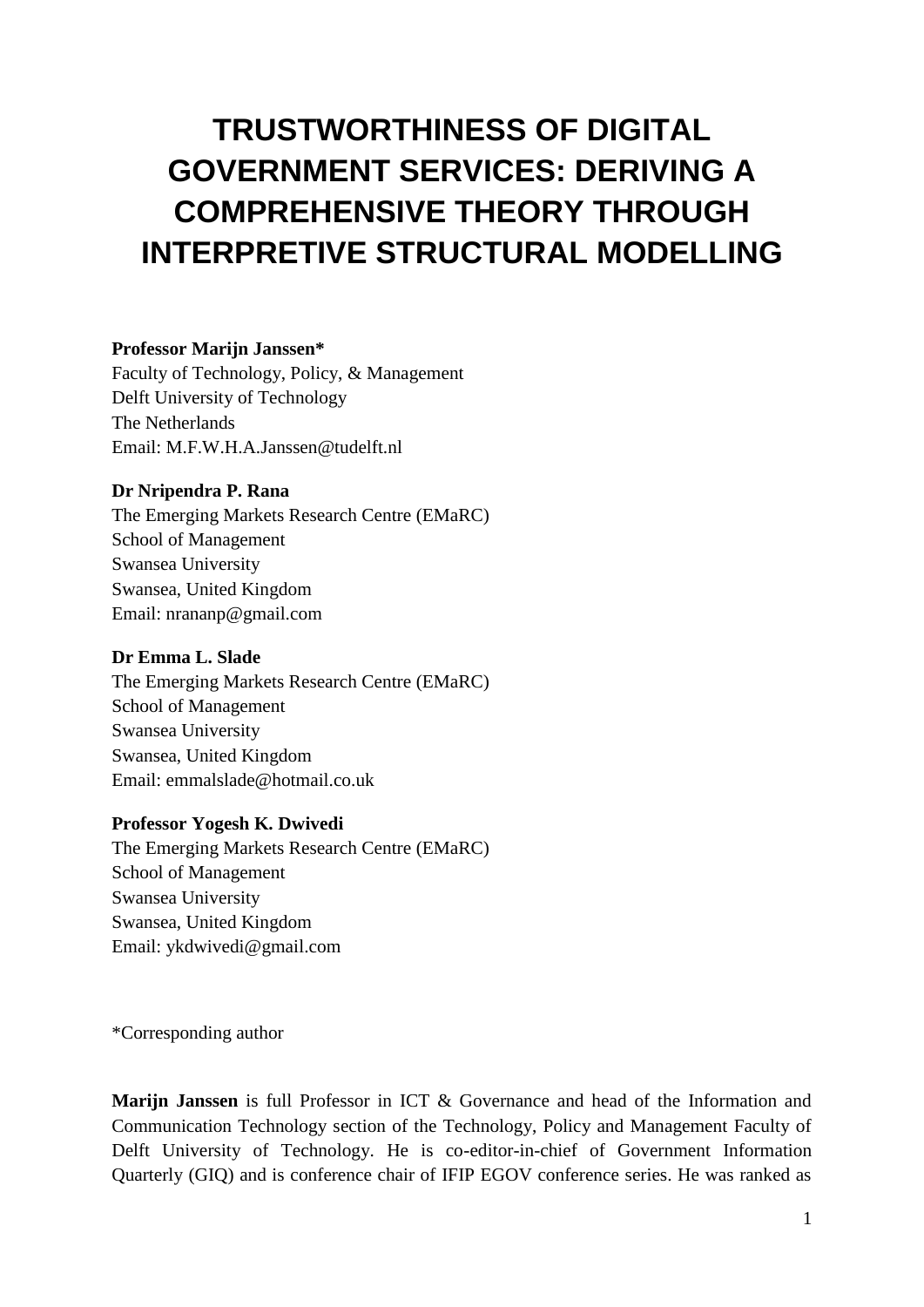one of the leading e-government researchers in a survey in 2009, 2014 and 2016. More information: www.tbm.tudelft.nl/marijnj.

**Nripendra P. Rana** is an Associate Professor in the School of Management at Swansea University, UK. With an academic and professional background in Mathematics and Computer Science and with PhD in Information Systems, his current research interests focus primarily upon adoption of emerging and cutting edge technology in general and egovernment, m-government, e-commerce and m-commerce systems in particular.

**Emma L. Slade** is Deputy Director of Postgraduate Research in the School of Management at Swansea University, UK. Her research interests revolve around technology adoption, social media, consumer behaviour, and environmentalism. Full list of publications can be found on Google Scholar. In 2016 Emma was selected for participation in the Digital Economy Crucible, funded by EPSRC as part of CHERISH-DE.

**Yogesh K. Dwivedi** is a Professor of Digital and Social Media and Director of Research in the School of Management at Swansea University, UK. His research interests are in the area of Information Systems (IS) including the adoption and diffusion of emerging ICTs, electronic government and digital and social media marketing. More information: http://www.swansea.ac.uk/staff/som/academic-staff/y.k.dwivedi/.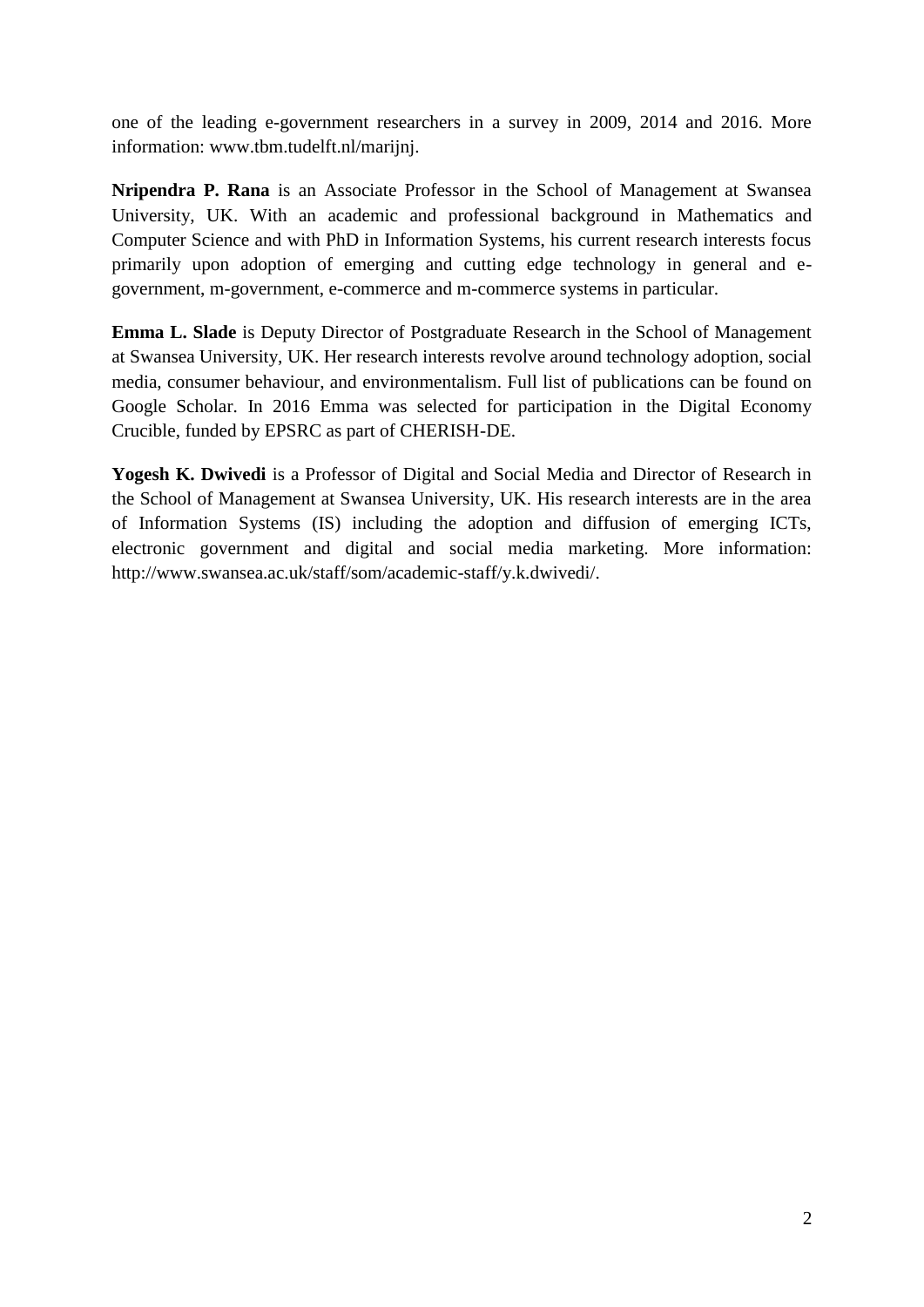# **TRUSTWORTHINESS OF DIGITAL GOVERNMENT SERVICES: DERIVING A COMPREHENSIVE THEORY THROUGH INTERPRETIVE STRUCTURAL MODELLING**

# **ABSTRACT**

Having its origin in public administration, trustworthiness is a significant concept in digital government research, influencing the relationships between citizens and governments. However, the interrelationships between the facets of trustworthiness are given inadequate attention. Therefore, the aim of this research was to develop a theory detailing the factors affecting citizens' perceptions of e-government trustworthiness. A comprehensive review of public administration and information systems literature highlighted 20 pertinent variables. The interrelationships of these variables were identified and categorised according to their driving and dependence power by employing Interpretive Structural Modelling. The proposed model was then drawn based on the level partitioning of variables and interrelationships of the variables determined using the final reachability matrix. The findings reveal that current conceptualizations of digital government trustworthiness take a too narrow view. The findings can help government policy makers with understanding the interrelated factors associated with trustworthiness in the context of digital government services and implement them in effective strategic planning.

**Keywords:** Trustworthiness, Trust, Electronic Government, Digital Government, ISM, Theory, Citizens

## **INTRODUCTION**

Governments are struggling with their relationships with the public. Studies have shown that the trust of citizens in government has declined dramatically over recent decades (e.g. Hibbing and Theiss-Morse, 2001; Rosenstone and Hansen, 1993). Digital government – or egovernment – technologies are regarded as key to improving relationships between government and the public (Morgeson III et al., 2011; Ravishankar, 2013; Shareef et al., 2016a). Some regard e-government as a powerful tool for improving the internal efficiency of the government, the quality of service delivery, and public participation and engagement (Dwivedi et al., 2016a; Dawes, 2008; Gil-García and Pardo, 2005; Parent et al., 2005; Rana and Dwivedi, 2015; Rana et al., 2015a; 2016). Others find e-government to be a means of helping to establish trustworthy institutions and building or restoring citizen's trust in government (Bellamy and Taylor, 1998; Tolbert and Mossberger, 2006; West, 2005; Sandeep and Ravishankar, 2014).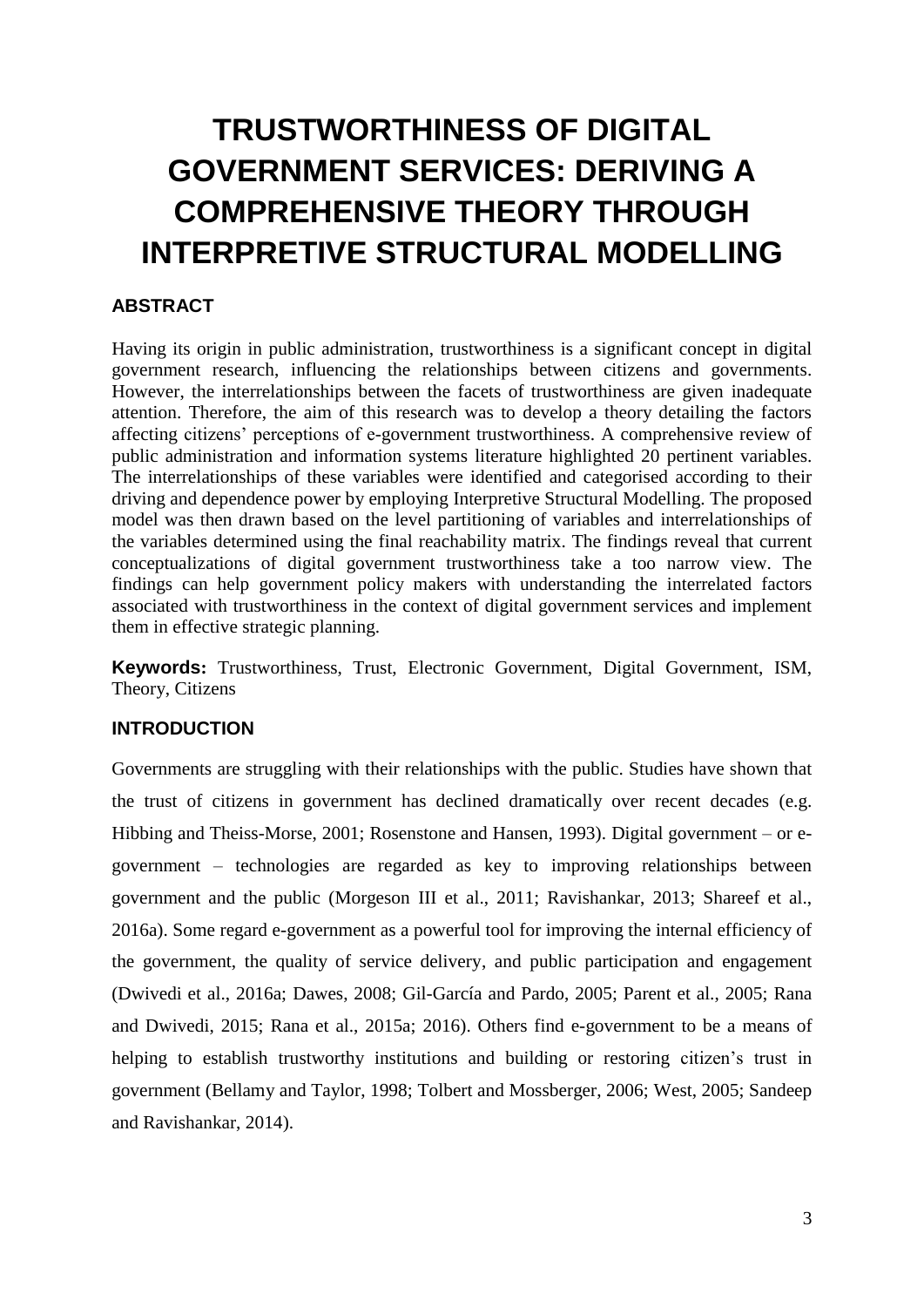Trust is important in the e-services context to help users overcome perceptions of uncertainty and risk (McKnight et al., 2002), which may inhibit citizens' use of e-government technologies. Although scholars in the public administration field have discussed the significance of trust (e.g. Behn, 1995; Nachmias, 1985; Ruscio, 1996), not much empirical research on this subject is yet found (Cho and Poister, 2013). Originating in the public administration literature, trustworthiness has become central to e-government research (Carter and Belanger, 2005; Welch et al., 2005). The concept of *trustworthiness* refers to the properties through which a trusted entity (whether another person or an institution) serves the interests of the trustor (citizen or business) (Levi and Stoker, 2000). Belanger et al. (2002) defined trustworthiness as the perception of conviction in the trusted entity's reliability and integrity. This perception usually involves concerns related to security and privacy.

Despite its importance for the e-government context (Das et al., 2009) causality of trust in governance remains an under-investigated area (Vigoda-Gadot and Yuval, 2003). Carter and Belanger (2005) recommend further research into the specific components of e-government trustworthiness. Although Yang and Anguelov (2013) provide comprehensive preliminary discussions of factors contributing to the trustworthiness of public services, public sector literature has not yet holistically considered the factors affecting citizens' perceptions of egovernment trustworthiness.

The Interpretive Structural Modelling (ISM) method helps to impose order and direction on the complexity of the relationships among the variables of a system (Sage, 1977). Therefore, the aim of this research is to conduct ISM to develop a theory detailing the factors affecting citizens' perceptions of e-government trustworthiness. By doing so this work will attempt to answer the following research question: which factors affect citizens' perceptions of egovernment trustworthiness and how are they related to each other? The research endeavours to make a cross-disciplinary contribution through application of knowledge from public sector, e-government and information systems literature. We limit the scope of e-government to government-to-citizen e-government transactional and interactional services in accordance with other researchers (e.g. Lee and Rao, 2009; Shareef et al., 2011).

The remainder of the paper is as follows. First, a literature review of public administration and information systems research uncovers a variety of factors linked to e-government trustworthiness. In the next section the ISM method employed to determine the power of the antecedents is described. In the further sections the results and their implications are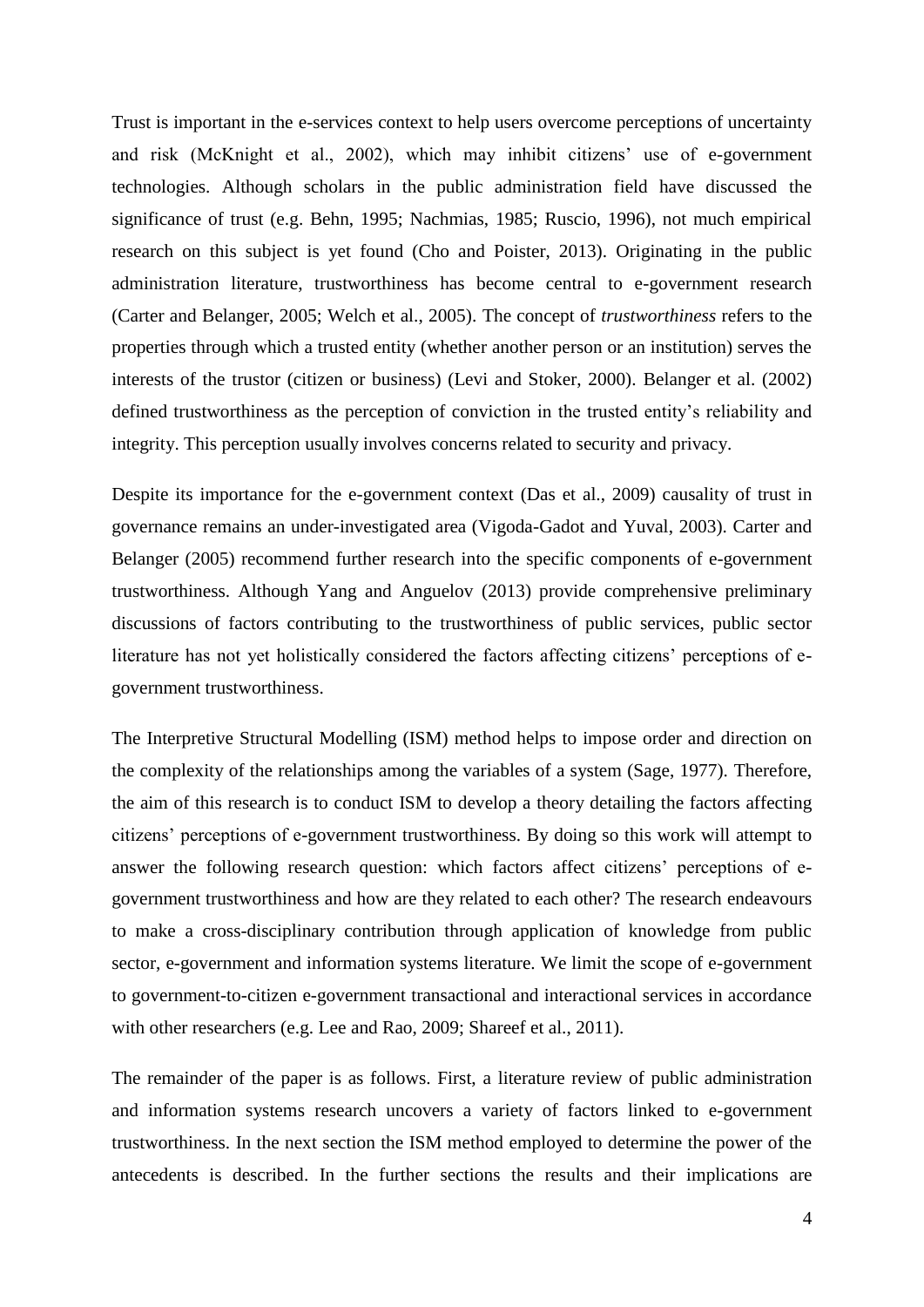discussed. Finally, the paper is concluded, outlining limitations and suggestions for future research.

## **LITERATURE REVIEW**

Trust and trustworthiness are fundamentally distinct but closely related concepts (Yang and Anguelov, 2013). Cho and Lee (2011) discuss the differences between trust and trustworthiness at length, determining that trustworthiness centres around the characteristics of a trustee whereas trust concerns a trustor's psychological state. Therefore, trust is an individual's perception of the trustworthiness owned or displayed by another (Grimmelikhuijsen and Meijer, 2014; Yang and Anguelov, 2013).

In contrast to the context of e-commerce there are unlikely to be competing e-government services, making trust even more vital to prevent citizens reverting to traditional offline interactions with government (Teo et al., 2008). Cho and Lee (2011) argue that focussing on the trustworthiness rather than on trust is more practically useful in order to guide public managers' trust building activities. In a similar vein, Yang and Anguelov (2013) argue that trustworthiness can be directly controlled or influenced by public sector managers and decision makers.

There have been two overarching focal points in terms of trustors in public administration research: public sector servants and citizens. Considering the former, existing research has explored the role of perceived trustworthiness as a managerial resource within US federal agencies (Cho and Lee, 2011), the role of trust in public servants' organizational identification (Campbell and Im, 2015), and the effects of different types of trust on employee satisfaction and organizational commitment (Cho and Park, 2011). Focussing on citizens as the trustors, public sector research has explored the effect of e-government adoption and/or satisfaction on citizens' trust in government (e.g. Hong, 2013; Morgeson III et al., 2011; Welch et al., 2005), the effect of transparency on citizens' perceptions of trustworthiness (Grimmelikhuijsen and Meijer, 2014), and the role of organizational politics and ethics as predictors of citizens' trust in governance (Vigoda-Gadot, 2007).

Even though gaining citizens' trust is a high priority for public organizations (Park and Blenkinsopp, 2011), Robinson et al. (2013) argue that limited work has been conducted to examine the factors contributing to citizens' perceptions of trustworthiness of specific agencies, programs, or services and find that models of trust need to be specific to the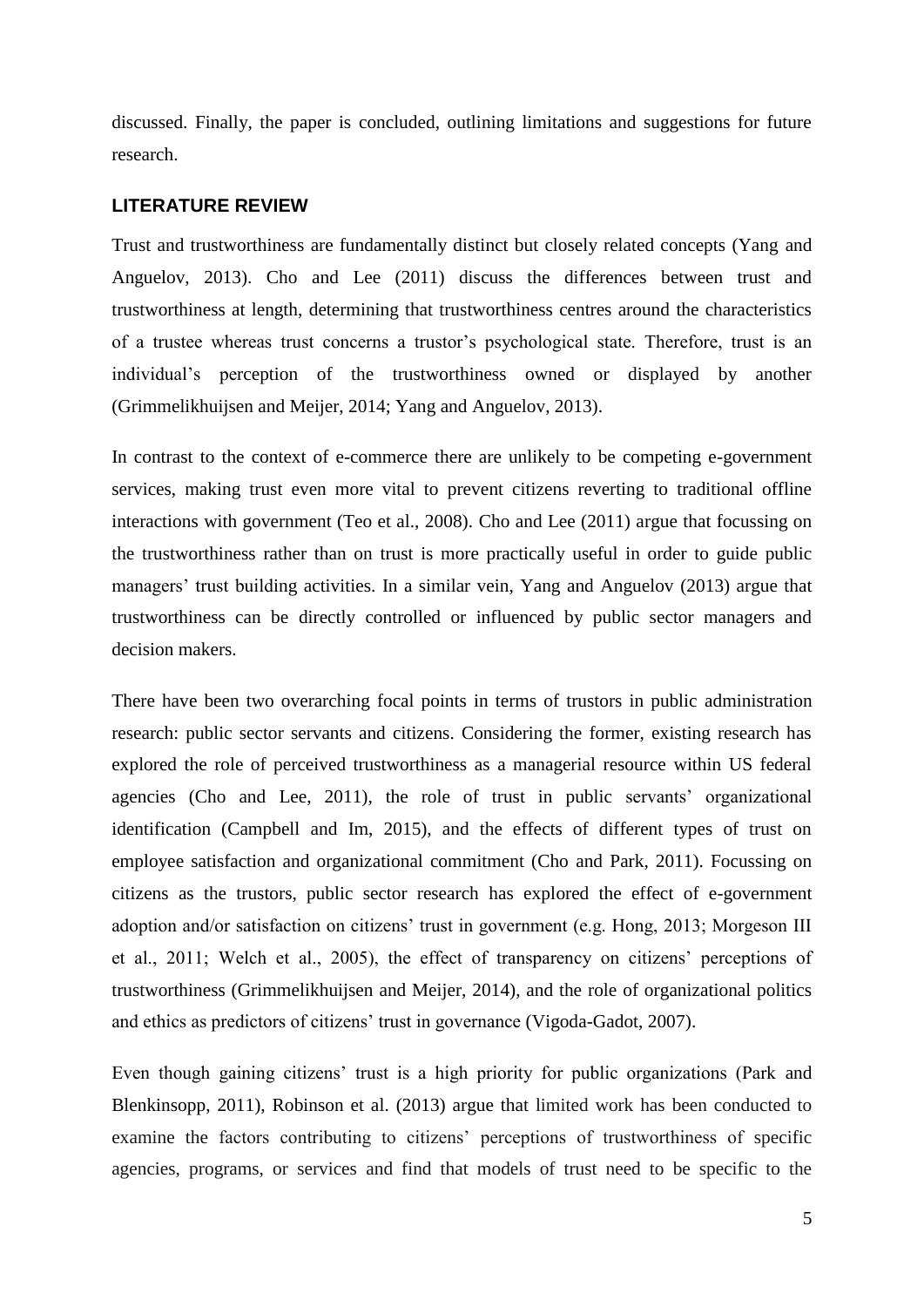context. Most theory and empirical research on the impact of e-government on citizens' trust in government remains at the macro-level and misses out on the deeper understanding of the interaction between the factors directly or indirectly influencing the trustworthiness of egovernment (Smith, 2010; Smith, 2011). This lack of empirical data is partially due to the relatively contemporary nature of e-government implementation that has meant limited time and opportunities to study the wider social, economic, and political implications of egovernment projects (Weare, 2002).

#### **Trustworthiness of e-government and associated variables**

*Trustworthiness of e-government* is based on characteristics of e-government that may generate citizens' trust. Mayer et al. (1995) identified three core dimensions of trustworthiness: *ability*, *benevolence*, and *integrity*. These three principles are associated with competence, good intentions, and honesty and consistency, respectively (see McKnight et al., 2002; Yang and Anguelov, 2013). A number of public sector studies have employed these dimensions of trustworthiness in government and e-government (e.g. Cho and Lee, 2011; Grimmelikhuijsen and Meijer, 2014; Shareef et al., 2015; Yang and Anguelov, 2013). Despite criticisms of adopting unidimensional scales of trust, other studies have captured trustworthiness as a unidimensional scale (e.g. Park and Blenkinsopp, 2011), sometimes even using just one of the three aforementioned dimensions as a measure of trustworthiness (e.g. Robinson et al., 2013). Lee and Rao (2009) focus on 'trust in e-government agent', measuring benevolence, integrity, and competence beliefs as reflective indicators of a second order construct whereas Tan et al. (2008) model competence, integrity and benevolence as predictors of customer trust. Dashti et al. (2009) argue that citizens' trust in e-government reflects their evaluation of the officials responsible for developing, maintaining, and monitoring the system rather than the system itself. This suggests that the dimensions of trustworthiness, i.e. ability, benevolence, and integrity are relevant for e-government. However, Dashti et al. (2009) include trustworthiness as a measurement item of the latent variable 'trust in e-government'. Teo et al. (2008) modelled trust in government and trust in Internet as predictors of trust in e-government website. Carter and Belanger (2005) proposed a model of e-government trustworthiness comprised of trust of the Internet and trust of government, but cross-loading led to the combination of the observed variables to form one trustworthiness construct. These various measurements and conceptualisations demonstrate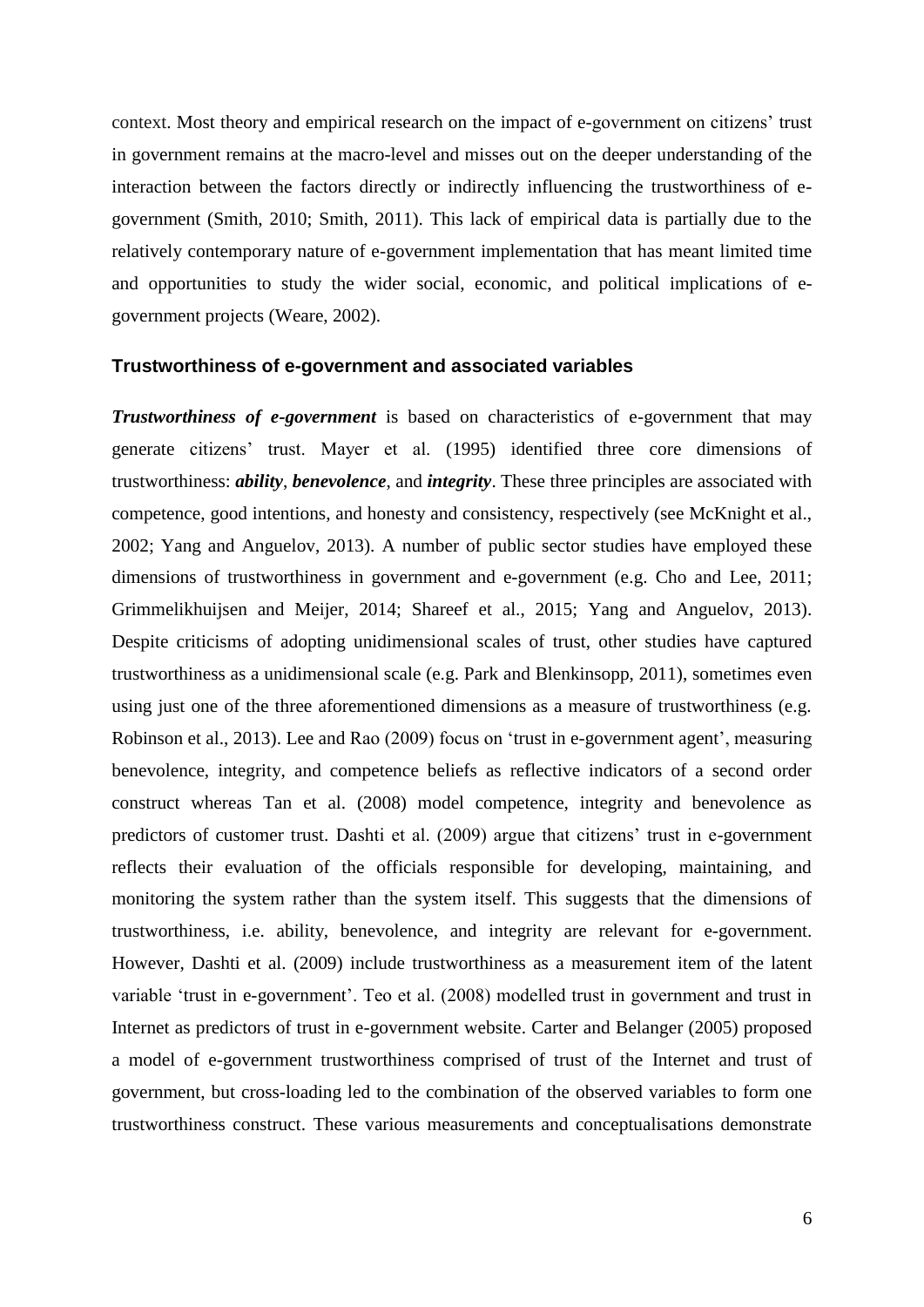the inconsistency in the use of 'trust' and 'trustworthiness' as constructs in e-government research.

Given that citizens hold the government accountable when services provided by third parties go wrong, Yang and Anguelov (2013) argue that *trust in government* is inextricably linked to trustworthiness of public services, which implies that trust in government is linked to trustworthiness of e-government. Dashti et al. (2009) differentiate trust in government and trust in e-government by the visibility of the public servants and their direct contact with the public. They found support for their hypothesis that trust in government would positively affect trust in e-government, suggesting that citizens' rely partly on their offline experience with public servants to evaluate their less visible counterparts who operate e-government; if government behaves sincerely offline then it appears that citizens are more likely to believe that e-government will behave similarly. These findings are in line with Vigoda-Gadot  $\&$ Yuval's (2003, p.504) arguments that "as customers of public services, citizens tend to generalize their attitudes".

In addition to trust in government, Belanger and Carter (2008) propose that initial trust in egovernment is composed of *trust of the Internet* as the enabling technology of e-government services, and find that both of these constructs significantly affect intention to use egovernment services. However, when modelled as predictors of trust in e-government website, trust in technology was only found to be a significant predictor for active users (Teo et al., 2008), evidencing a contextual effect of trust of the Internet.

E-government provides a vehicle for increased dissemination of information and hence improved *transparency*. Transparency has been found to increase citizens' trust in local government (e.g. Tolbert and Mossberger, 2006) as well as being a predictor of trust and satisfaction (Park and Blenkinsopp, 2011). However, Grimmelikhuijsen and Meijer (2014) found that prior knowledge and disposition to trust government moderated the relationship between transparency and perceived trustworthiness, suggesting that the link between transparency and trustworthiness is more complicated. Although much of the empirical evidence suggests transparency is an antecedent of trustworthiness, Margetts (2011) makes an interesting point about the limits of transparency and potential detrimental effects of highlighting incompetence as a result of transparency. This suggests that presenting wrong or inaccurate information as a result of transparency may negatively affect trustworthiness of egovernment.

7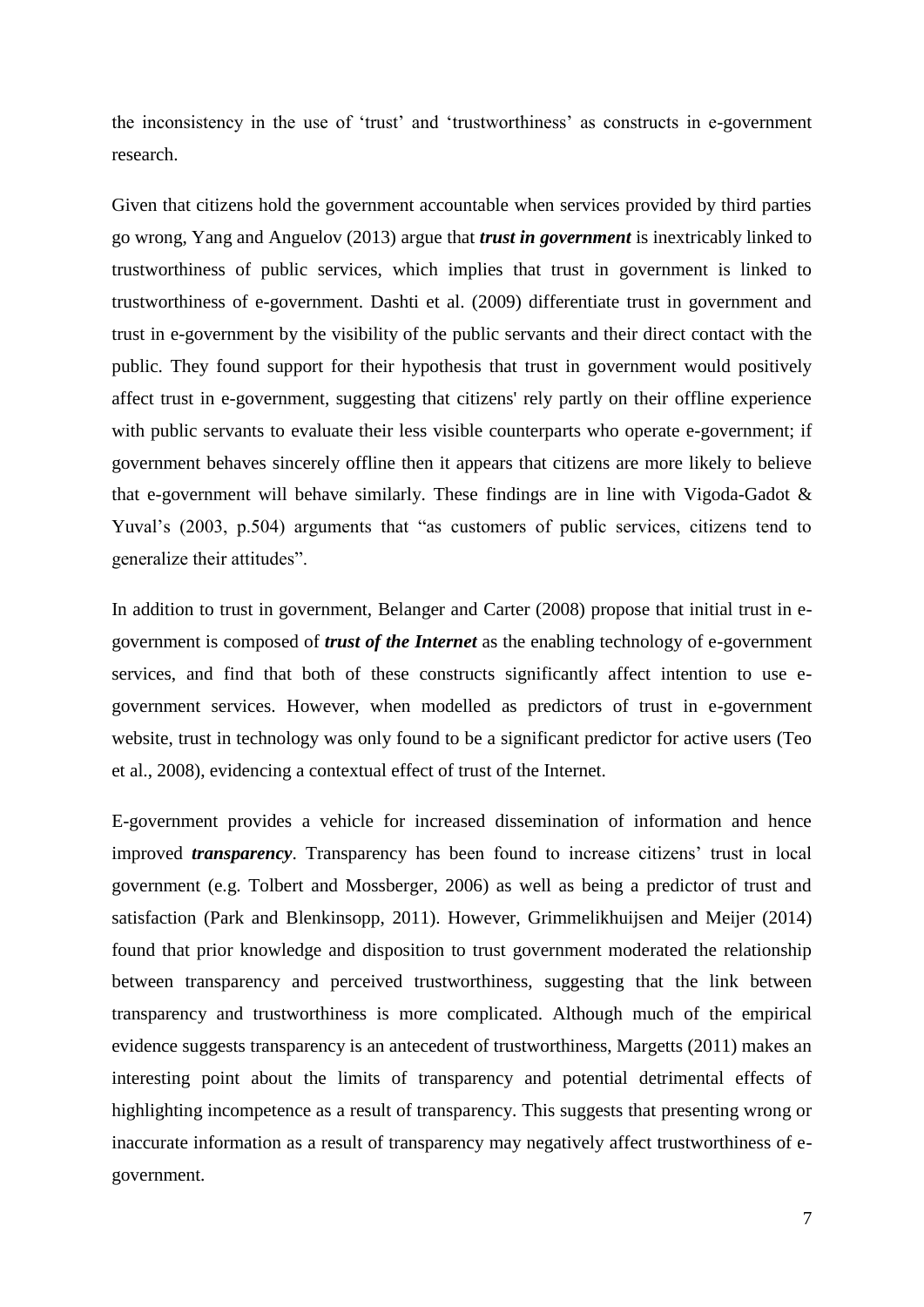Citizens want to know that public servants are listening and will respond to their needs (Ravishankar, 2013; Yang and Anguelov, 2013) and interaction between two parties helps to develop trust (see Welch et al., 2005). *Responsiveness* relates to perceptions about the willingness of a service provider to help the customer and can positively affect customer trust (Gefen, 2002). E-government websites create opportunities for convenient and quick interactions between citizens and public servants (Tolbert & Mossberger, 2006). Responsiveness of public servants behind the e-government system may make a citizen feel cared about by the government, which may increase perceptions of trustworthiness. Tolbert and Mossberger (2006) found that responsiveness was directly linked to increased trust of local government. Tan et al. (2008) found responsiveness to be a core attribute of service quality, concluding that such a feature is central to e-government service design. Welch et al.'s (2005) finding - that individuals with more concern about the responsiveness of government are less satisfied - suggests an important relationship between responsiveness and satisfaction with e-government.

Welch et al. (2005) argue that factors such as *accountability* may be just as important as concerns over the technical systems enabling e-government services. 'To be accountable is to provide information about one's performance, to take corrective action as necessary, and to be responsible for one's performance' (Wang and Wan Wart, 2007, p.270), suggesting that transparency and responsiveness are inextricably linked to accountability. Although accountability is influenced by information quality, information asymmetry blurs insight. Baldwin et al. (2012) explored public servant attitudes towards ICT and e-government in New Zealand. Using a mixture of closed- and open-ended questions it was revealed that while some of the 240 respondents saw increased accountability as a result of e-government, others envisaged the opposite. From the citizen perspective, accountability as a result of egovernment may precede trustworthiness of e-government (see Sandeep and Ravishankar, 2014).

*Privacy* and *security* relate to the safety of information (Shareef et al., 2016b; Teo et al., 2008). Transactional services require citizens to disclose personal information before a transaction can be completed (Beldad et al., 2011), thus 'privacy and security are reoccurring issues in e-commerce and e-government research' (Carter and Belanger, 2005, p.9). Perceived privacy and security of information is critical to instil users' confidence. Asgarkhani's (2005) report on a pilot study of a digital government project in New Zealand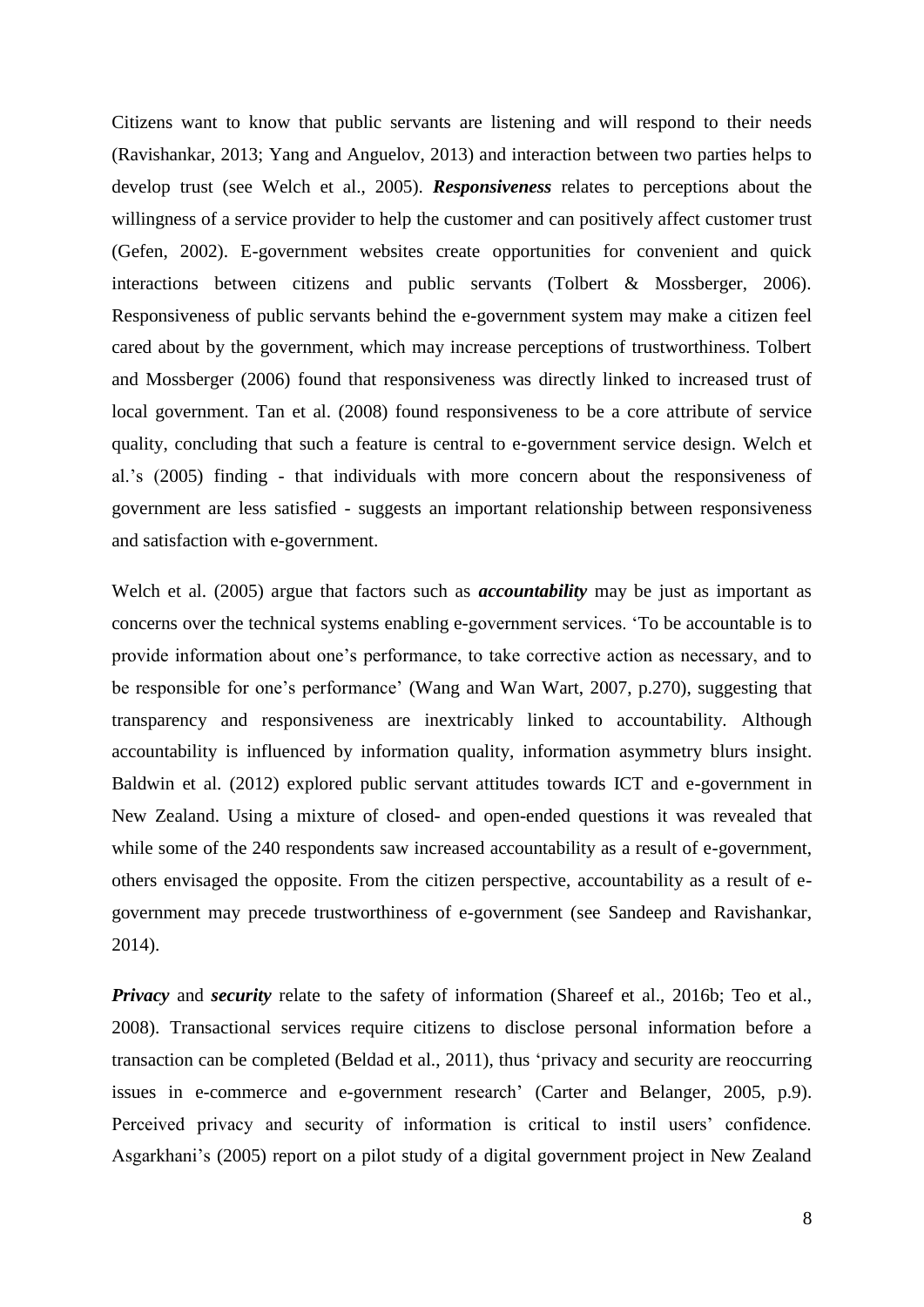documented concerns about data security and confidentiality with regard to online government services. For both experienced and inexperienced users, confidence in online privacy statements has been found to be very important in predicting trust in e-government (Beldad et al., 2011). Shareef et al. (2011) also found that beliefs in security contribute to developing trust in e-government.

Spatial separation when conducting transactions via e-government also involves an element of risk from sources of attack such as third party hacking. *Perceived risk* is related to the uncertain outcome of a behaviour (Lee & Rao, 2009). Evidence of the relationship between perceived risk and trust in e-government remains largely convoluted. Belanger and Carter (2008) found trust of the government, but not trust of the Internet, to have a significant negative effect on perceived risk of e-government services, and that perceived risk had a negative effect on intention to use e-government. Horst et al. (2007) found perceived risk of e-services to negatively affect trust in e-government. Unusually, Shareef et al. (2011) found perceived uncertainty to have a positive effect on trust, which they argued was a result of the respondents' enjoyment of the virtual characteristics of e-government in the presence of security and technical ability.

In the context of e-government services, *system quality* is a subjective assessment of the egovernment website. Lee and Rao (2009) found that website quality has a significant effect on citizens' confidence in the competence of an e-government service provider. Among respondents with e-government experience it has been found that the quality of previous online government transactions plays an important role in shaping trust in government (Beldad et al., 2011). Another measure of perceived quality, *service quality* is a subjective assessment of a service received against expectations of that service (Parasuraman et al., 1988; Shareef et al., 2014). Carter and Belanger (2005) argue that those who have a positive experience of e-government services will be more likely to use the service again. Parent et al. (2005) found e-government service quality to have a significant effect on trust in government. Tan et al. (2008) also found service quality to highly influence the three core constructs of trustworthiness. In the opposite direction Teo et al. (2008) found trust in e-government website to significantly predict both system quality and service quality. Rana et al.'s (2015b) meta-analysis found support of the significant effects of system and service quality on satisfaction, which has also been confirmed in public administration literature (e.g. van Ryzin et al., 2004).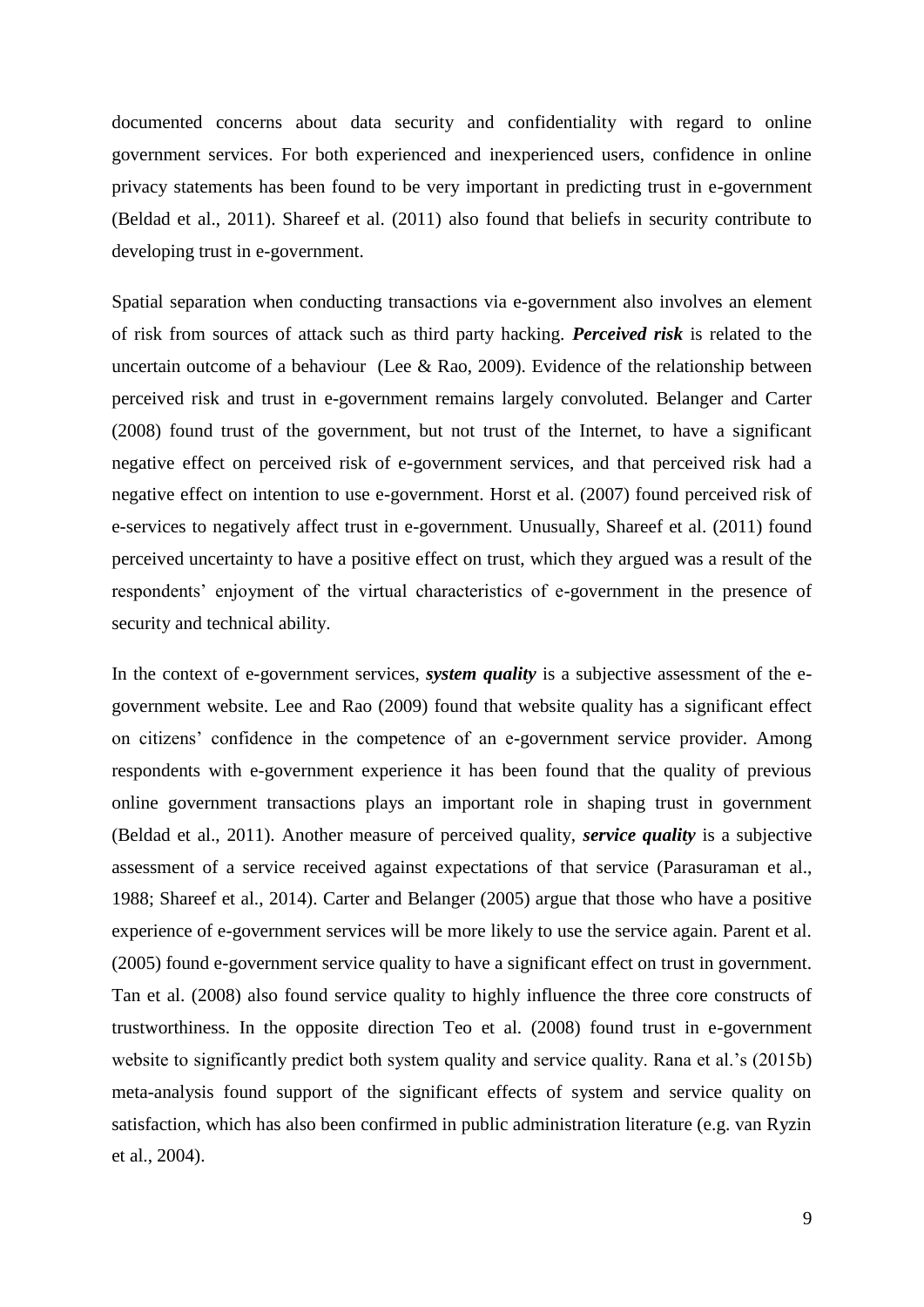Citizen *satisfaction* with e-government results from a number of factors (Welch et al., 2005). Van Ryzin et al. (2004) found that overall satisfaction drives trust in local government officials and research by Vigoda-Gadot (2007) found satisfaction to be the strongest predictor of trust in governance. It has also been found that those individuals who are more satisfied with e-government and government Web sites also trust the government more, and those individuals who trust government more are also more likely to be satisfied with e-government (Welch et al., 2005). The effect of trust in e-government website on satisfaction was found to be partially mediated by system quality and service quality in Teo et al.'s (2008) study, with service quality having a slightly stronger influence than system quality.

Robinson et al. (2013) found various individual factors such as *political attitude* to have substantive impacts on trust in administrative agencies and argue that although these are seldom measured in public administration research, their significant influence makes their inclusion in further research important. Shareef et al. (2011) found *perceived ability to use* to have substantial effects on both trust in e-government and adoption intentions. Grimmelikhuijsen and Meijer (2014) found that *prior knowledge* and *disposition to trust* government moderated the relationship between transparency and perceived trustworthiness. Disposition to trust is based on characteristics of the trustor (Belanger and Carter, 2008) - the extent to which an individual displays an inclination to trust others and depend on them (McKnight et al., 2002). Therefore, disposition to trust is personality-based (Mayer et al., 1995) rather than context specific and so cannot be manipulated by government agencies (Belanger & Carter, 2008). Disposition to trust is especially pivotal when the situation is ambiguous and/or there is little information about the trustee's ability, benevolence, and integrity. Belanger and Carter (2008) found disposition to trust to significantly influence trust of the Internet and trust of the government. Lee and Rao (2009) also found disposition to trust to increase trust in e-government, whereas Beldad et al. (2011) did not find support for this.

'While e-government has the potential to improve government transparency, responsiveness, and accountability, e-services will only be adopted if citizens deem them trustworthy' (Belanger and Carter, 2008, p.166). *Use* of e-government has been found to be related to a number of factors already highlighted. Morgeson III et al. (2011) found that e-government adoption may lead to improved citizen confidence in the future performance of that egovernment agency and Welch et al. (2005) found that e-government website use is positively related to e-government satisfaction. Teo et al. (2008) found trust in e-government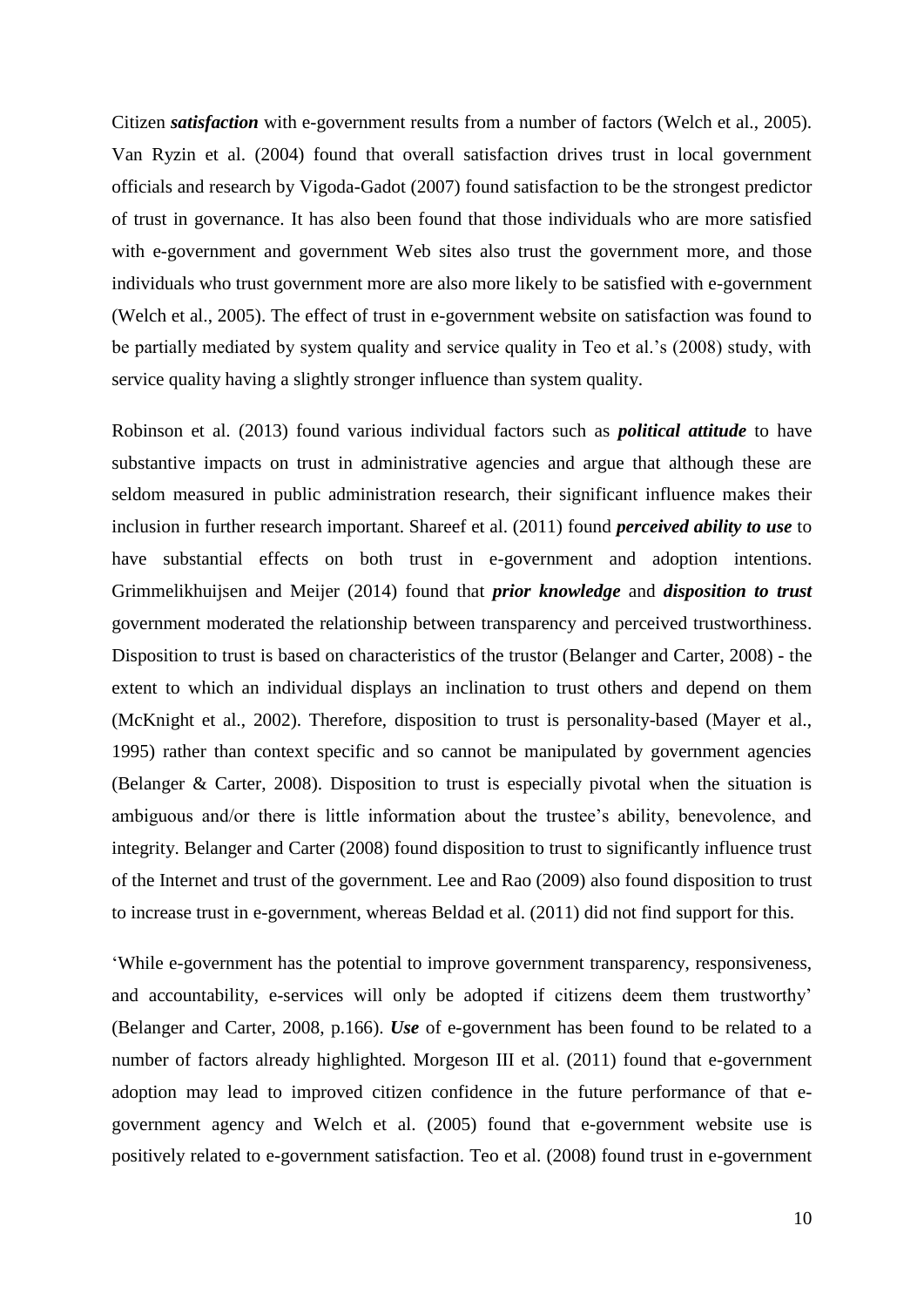website to have a direct effect on intention to continue using e-government and Tolbert and Mossberger (2006) found a significant relationship between trust and use of a local government website. On the other hand, Parent et al. (2005) found that e-government usage is not sufficient to induce trust in government but intensifies existing levels of trust if these are already positive.

## **METHOD**

The previous section highlighted how trustworthiness of e-government services is impacted by a number of variables. However, the direct and indirect relationships between the variables describe the situation far more precisely than when they are considered in isolation. Interpretive Structural Modelling (ISM) is an interactive learning process: a group's adjudication decides whether and how a number of variables are related, an overall structure is extracted from the complex set of variables based on the relationships interpreted by the group, and then the specific relationships and overall structure are portrayed in a directed graph (digraph) model through a hierarchical configuration. ISM has been used by other researchers in the area to explore e-governance service delivery based on its critical success factors (Lal and Haleem, 2009). ISM is a sound method for this research in order to develop insight into the collective understanding of the relationships between trustworthiness of egovernment and the various variables identified in the literature review. The steps involved in the ISM technique are shown in Figure 1.

## **Structural Self-Interaction Matrix (SSIM) (Steps 2, 3, 4 and 5)**

For analysing the criteria a contextual relationship of 'helps achieve' or 'influences' is chosen. In this exercise, seven experts **-** three public sector professionals and four academics  whom have a mixed experience of information systems, e-government, and public administration were chosen to provide their expert views on the interrelationships of the twenty constructs selected through the review of literature (see Appendix for construct definitions and table used for the expert survey). To express the relationships between different factors of e-government trustworthiness, four symbols were used to denote the direction of a relationship between the parameters i and j (here  $i < j$ ):

**[1] V** – construct i helps achieve or influences j; **[2] A** – construct j helps achieve or influences i; **[3]**  $X$  – constructs i and j help achieve or influence each other; **[4]**  $O$  – constructs i and j are unrelated.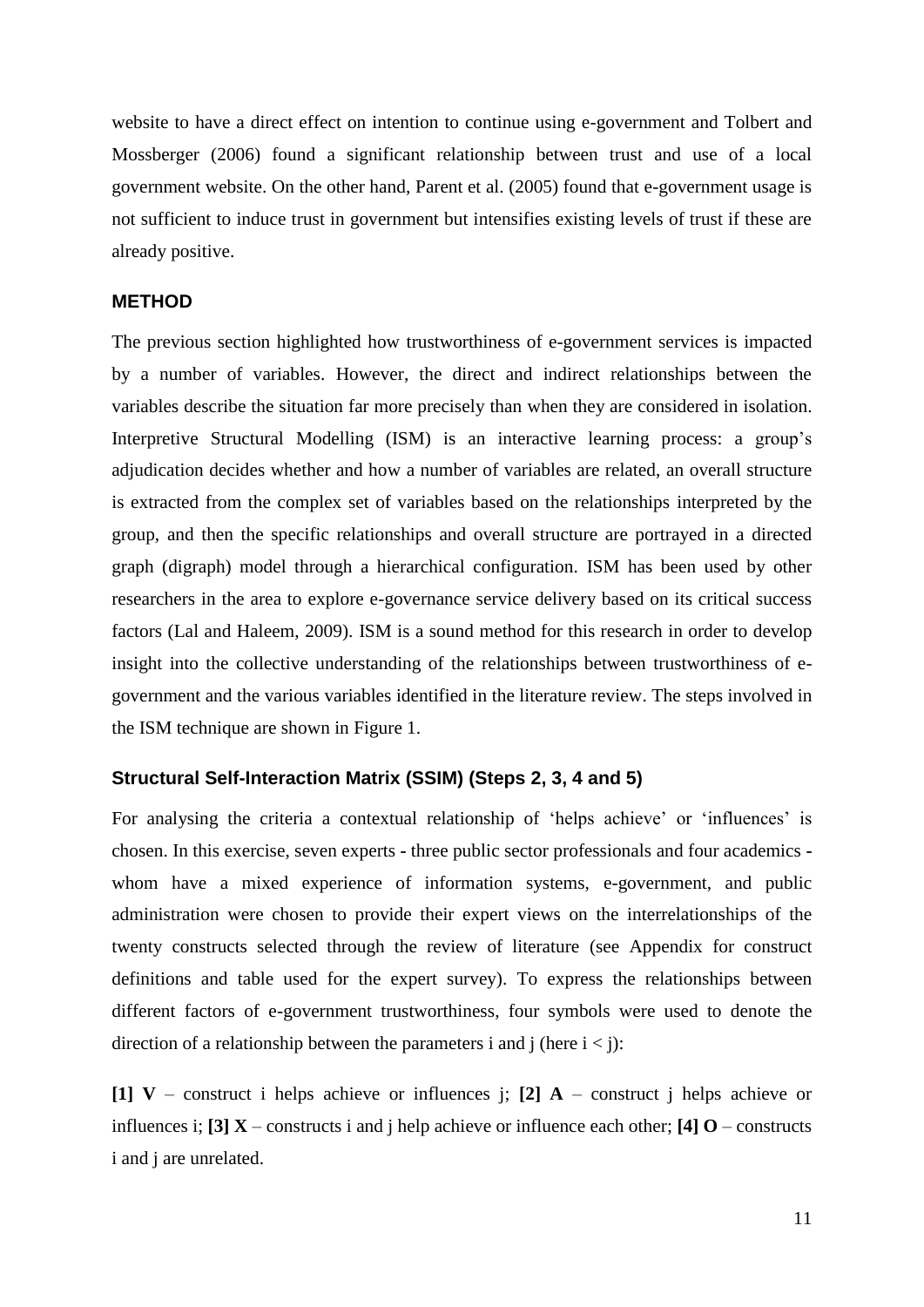By collating the contextual relationships decided by each expert the SSIM is developed (Table 1). The following statements explain the use of symbols V, A, X, O in SSIM: **[1]** Privacy concerns (Variable 5) help achieve or influence trustworthiness of e-government (Variable 20) (V); **[2]** system quality (Variable 14) helps achieve or influences trust in technology (Variable 2) (A); **[3]** satisfaction (Variable 13) and use (Variable 16) help achieve or influence each other (X); **[4]** transparency (Variable 8) and competence (Variable 19) are unrelated (O).

| VR[i/j]  | 20 | 19       | 18 | 17       | 16 | 15       | 14 | 13 | 12       | 11 | 10       | 9        | 8        | 7 | 6 | 5 | 4 | 3 | 2 |  |
|----------|----|----------|----|----------|----|----------|----|----|----------|----|----------|----------|----------|---|---|---|---|---|---|--|
| $\bf{l}$ | X  | A        | A  | X        | V  | O        | 0  | X  | A        | A  | A        | A        | A        | A | A | A | X | X | X |  |
| 2        | X  | A        | O  | O        | V  | X        | A  | X  | X        | A  | X        | A        | A        | O | X | X | X | X |   |  |
| 3        | X  | O        | X  | O        | V  | 0        | O  | V  | A        | O  | 0        | $\Omega$ | A        | O | A | V | V |   |   |  |
| 4        | V  | A        | A  | O        | V  | A        | A  | X  | A        | A  | $\Omega$ | A        | A        | O | X | X |   |   |   |  |
| 5        | V  | O        | A  | A        | V  | A        | A  | V  | A        | A  | A        | A        | A        | O | X |   |   |   |   |  |
| 6        | X  | A        | A  | A        | V  | A        | A  | X  | A        | A  | A        | A        | A        | O |   |   |   |   |   |  |
| 7        | V  | O        | V  | V        | O  | O        | 0  | 0  | O        | O  | O        | O        | $\Omega$ |   |   |   |   |   |   |  |
| 8        | V  | O        | X  | O        | V  | $\Omega$ | X  | V  | $\Omega$ | 0  | X        | X        |          |   |   |   |   |   |   |  |
| 9        | V  | V        | V  | O        | V  | X        | O  | V  | V        | O  | O        |          |          |   |   |   |   |   |   |  |
| 10       | V  | X        | V  | V        | V  | O        | O  | V  | O        | X  |          |          |          |   |   |   |   |   |   |  |
| 11       | V  | 0        | O  | V        | V  | O        | V  | V  | V        |    |          |          |          |   |   |   |   |   |   |  |
| 12       | V  | A        | X  | V        | V  | V        | X  | V  |          |    |          |          |          |   |   |   |   |   |   |  |
| 13       | V  | A        | O  | O        | X  | X        | A  |    |          |    |          |          |          |   |   |   |   |   |   |  |
| 14       | V  | V        | V  | $\Omega$ | V  | V        |    |    |          |    |          |          |          |   |   |   |   |   |   |  |
| 15       | V  | 0        | O  | O        | V  |          |    |    |          |    |          |          |          |   |   |   |   |   |   |  |
| 16       | X  | A        | A  | A        |    |          |    |    |          |    |          |          |          |   |   |   |   |   |   |  |
| 17       | V  | $\Omega$ | A  |          |    |          |    |    |          |    |          |          |          |   |   |   |   |   |   |  |
| 18       | V  | O        |    |          |    |          |    |    |          |    |          |          |          |   |   |   |   |   |   |  |
| 19       | V  |          |    |          |    |          |    |    |          |    |          |          |          |   |   |   |   |   |   |  |
| 20       |    |          |    |          |    |          |    |    |          |    |          |          |          |   |   |   |   |   |   |  |

Table 1. Structural Self-Interactional Matrix (SSIM)

[Legend:  $1 =$  Trust in Government,  $2 =$  Trust in Technology,  $3 =$  Disposition to Trust,  $4 =$  Perceived Risk,  $5 =$ Privacy Concerns, 6 = Perceived Security, 7 = Political Attitudes, 8 = Transparency, 9 = Perceived Prior Knowledge,  $10 =$  Accountability,  $11 =$  Responsiveness,  $12 =$  Service Quality,  $13 =$  Satisfaction,  $14 =$  System Quality, = Perceived Ability to Use,  $16$  = Use,  $17$  = Benevolence,  $18$  = Integrity,  $19$  = Competence,  $20$  = Trustworthiness of E-Government,  $VR[i/]=Variable i/Variable j$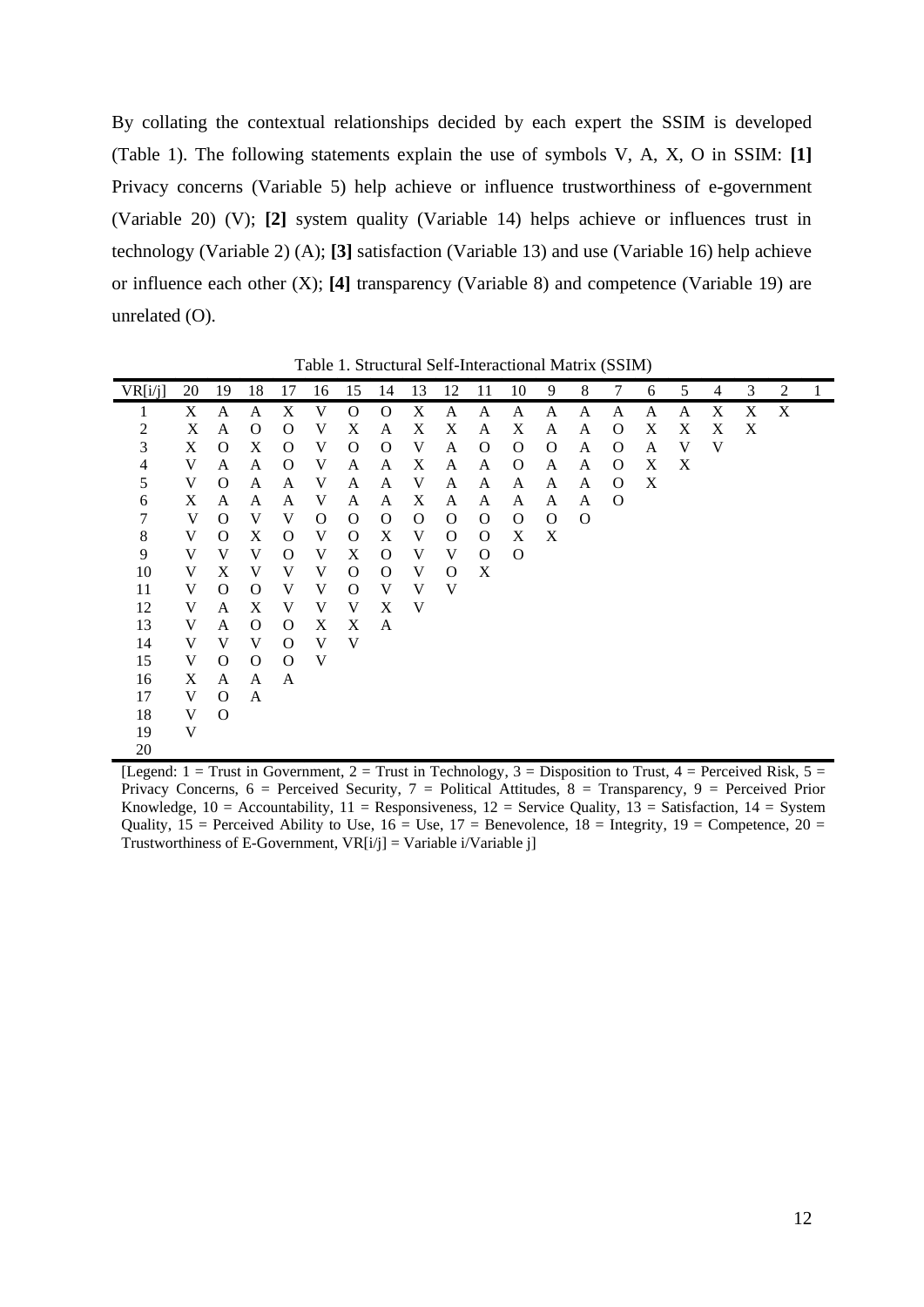

Figure 1. Flow Chart for ISM Method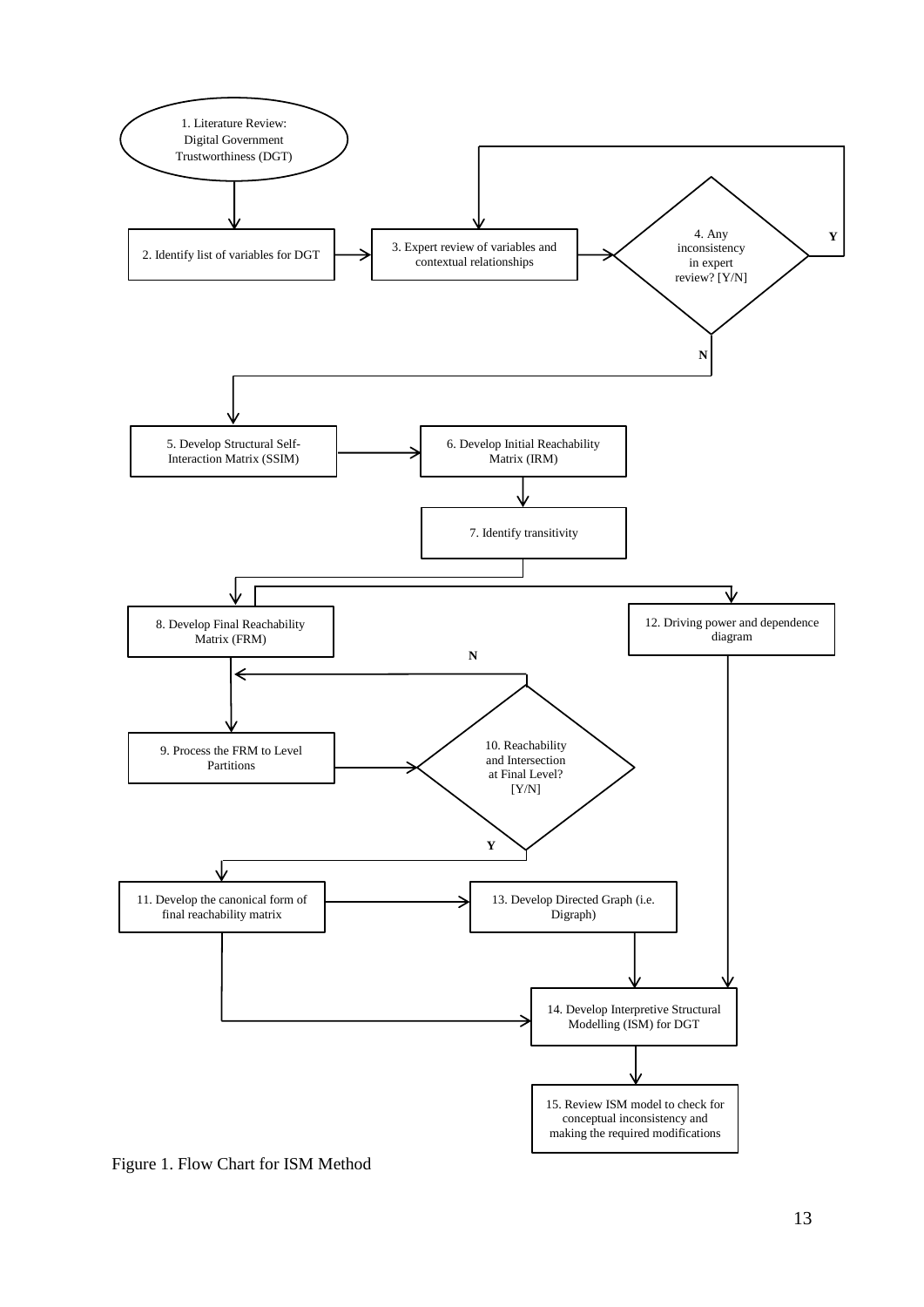#### **Reachability Matrix (Steps 6, 7 and 8)**

Next, the SSIM was converted into a binary matrix, called the initial reachability matrix, by substituting V, A, X, and O with 1 and 0 as per the case. The substitution of 1s and 0s are as per the following rules: **[1]** if the (i, j) entry in the SSIM is V, the (i, j) entry in the reachability matrix becomes 1 and the (j, i) entry becomes 0; **[2]** if the (i, j) entry in the SSIM is A, the (i, j) entry in the reachability matrix becomes 0 and the (j, i) entry becomes 1; **[3]** if the  $(i, j)$  entry in the SSIM is X, both the  $(i, j)$  entry and  $(i, i)$  entry in the reachability matrix become 1; **[4]** if the (i, j) entry in the SSIM is O, both the (i, j) entry and (j, i) entry in the reachability matrix become 0. Following these rules, the initial reachability matrix for the trustworthiness factors of e-government is shown in Table 2.

Table 2. Initial Reachability Matrix

| VR |   | 2        | 3                 | 4                 | 5                 | 6        | 7        | 8        | 9              | 10       | 11           | 12           | 13             | 14       | 15       | 16       | 17       | 18       | 19       | 20 |
|----|---|----------|-------------------|-------------------|-------------------|----------|----------|----------|----------------|----------|--------------|--------------|----------------|----------|----------|----------|----------|----------|----------|----|
| 1  |   |          |                   |                   | 0                 | 0        | $\Omega$ | $\theta$ | $\Omega$       | $\Omega$ | $\Omega$     | $\Omega$     |                | $\Omega$ | $\Omega$ |          |          | $\Omega$ | $\Omega$ |    |
| 2  | 1 |          |                   |                   |                   |          | $\theta$ | 0        | $\Omega$       | 1        | 0            | 1            | 1              | $\Omega$ |          |          | $\Omega$ | $\theta$ | 0        | 1  |
| 3  | 1 |          |                   |                   |                   | 0        | $\Omega$ | $\Omega$ | $\Omega$       | $\Omega$ | $\Omega$     | $\Omega$     | 1              | $\Omega$ | $\Omega$ |          | $\Omega$ | 1        | $\Omega$ | 1  |
| 4  | 1 |          | $\theta$          |                   |                   |          | $\theta$ | 0        | $\Omega$       | $\theta$ | $\theta$     | $\theta$     | 1              | $\theta$ | 0        | 1        | $\Omega$ | $\theta$ | 0        | 1  |
| 5  |   |          | $_{0}$            |                   |                   |          | $\theta$ | 0        | $\Omega$       | $\theta$ | $\theta$     | $\mathbf{0}$ | 1              | $\Omega$ | 0        |          | $\Omega$ | 0        | 0        |    |
| 6  | 1 |          |                   |                   |                   |          | $\Omega$ | 0        | $\Omega$       | $\Omega$ | $\theta$     | $\theta$     | 1              | $\Omega$ | $\Omega$ | 1        | $\Omega$ | $\Omega$ | 0        | 1  |
| 7  | 1 | 0        | $\Omega$          | 0                 | $\Omega$          | 0        | 1        | 0        | $\overline{0}$ | $\theta$ | 0            | $\theta$     | $\Omega$       | $\Omega$ | $\Omega$ | $\Omega$ | 1        | 1        | $\Omega$ | 1  |
| 8  | 1 |          |                   |                   |                   |          | 0        |          |                | 1        | $\theta$     | $\theta$     | 1              | 1        | 0        | 1        | $\Omega$ | 1        | 0        |    |
| 9  |   |          | $\mathbf{\Omega}$ |                   |                   |          | 0        |          |                | $\Omega$ | $\theta$     | 1            | 1              | $\Omega$ | 1        |          | $\Omega$ |          | 1        |    |
| 10 |   |          | $\theta$          | $\mathbf{\Omega}$ |                   |          | $\theta$ |          | $\Omega$       | 1        | 1            | $\Omega$     | 1              | $\Omega$ | 0        |          |          |          |          |    |
| 11 |   |          | 0                 |                   |                   |          | 0        | 0        | $\Omega$       | 1        | 1            | 1            | 1              | 1        | $\Omega$ |          |          | $\theta$ | $\Omega$ | 1  |
| 12 |   |          |                   |                   |                   |          | $\theta$ | 0        | $\Omega$       | $\theta$ | $\theta$     | 1            |                | 1        |          |          |          | 1        | 0        |    |
| 13 |   |          | $\mathbf{\Omega}$ |                   | $\mathbf{\Omega}$ |          | $\Omega$ | 0        | $\Omega$       | $\theta$ | 0            | $\Omega$     | 1              | $\Omega$ |          |          | $\Omega$ | $\Omega$ | 0        |    |
| 14 | 0 |          | $\theta$          |                   |                   |          | 0        | 1        | $\theta$       | $\theta$ | $\mathbf{0}$ | 1            |                | 1        |          |          | $\Omega$ | 1        | 1        |    |
| 15 | 0 |          | $\Omega$          |                   |                   |          | 0        | 0        | 1              | $\Omega$ | $\Omega$     | $\Omega$     | 1              | $\Omega$ | 1        | 1        | $\Omega$ | $\Omega$ | $\Omega$ | 1  |
| 16 | 0 | 0        | 0                 | $\theta$          | $\Omega$          | $\theta$ | $\theta$ | 0        | $\Omega$       | $\theta$ | 0            | $\theta$     | 1              | $\Omega$ | $\Omega$ | 1        | $\Omega$ | 0        | 0        | 1  |
| 17 | 1 | $\theta$ | $\theta$          | 0                 |                   |          | $\theta$ | $\theta$ | $\Omega$       | $\theta$ | 0            | $\theta$     | $\Omega$       | $\Omega$ | $\Omega$ |          |          | 0        | 0        |    |
| 18 | 1 | 0        |                   |                   |                   |          | 0        | 1        | $\Omega$       | $\Omega$ | $\mathbf{0}$ | 1            | $\Omega$       | $\Omega$ | $\Omega$ |          |          | 1        | $\Omega$ |    |
| 19 | 1 |          | $\theta$          | 1                 | $\Omega$          |          | $\Omega$ | 0        | $\Omega$       | 1        | $\theta$     | 1            | 1              | $\Omega$ | $\Omega$ | 1        | $\Omega$ | $\Omega$ | 1        |    |
| 20 |   |          |                   | 0                 | $\Omega$          |          | $\theta$ | 0        | $\theta$       | $\Omega$ | $\theta$     | $\theta$     | $\overline{0}$ | $\theta$ | $\theta$ |          | $\Omega$ | 0        | 0        |    |

[Legend: 1 = Trust in Government, 2 = Trust in Technology, 3 = Disposition to Trust, 4 = Perceived Risk, 5 = Privacy Concerns,  $6 =$  Perceived Security,  $7 =$  Political Attitudes,  $8 =$  Transparency,  $9 =$  Perceived Prior Knowledge,  $10 =$  Accountability,  $11 =$  Responsiveness,  $12 =$  Service Quality,  $13 =$  Satisfaction,  $14 =$  System Quality,  $15$  = Perceived Ability to Use,  $16$  = Use,  $17$  = Benevolence,  $18$  = Integrity,  $19$  = Competence,  $20$  = Trustworthiness of E-Government,  $VR = Variable$ 

After including transitivity, the final reachability matrix is shown in Table 3. Table 3 also shows the driving and dependence power of each variable. The driving power for each variable is the total number of variables, including itself, which it may help to achieve. On the other hand, dependence power is the total number of variables, including itself, which may help in achieving it. These driving powers and dependence powers will be used later in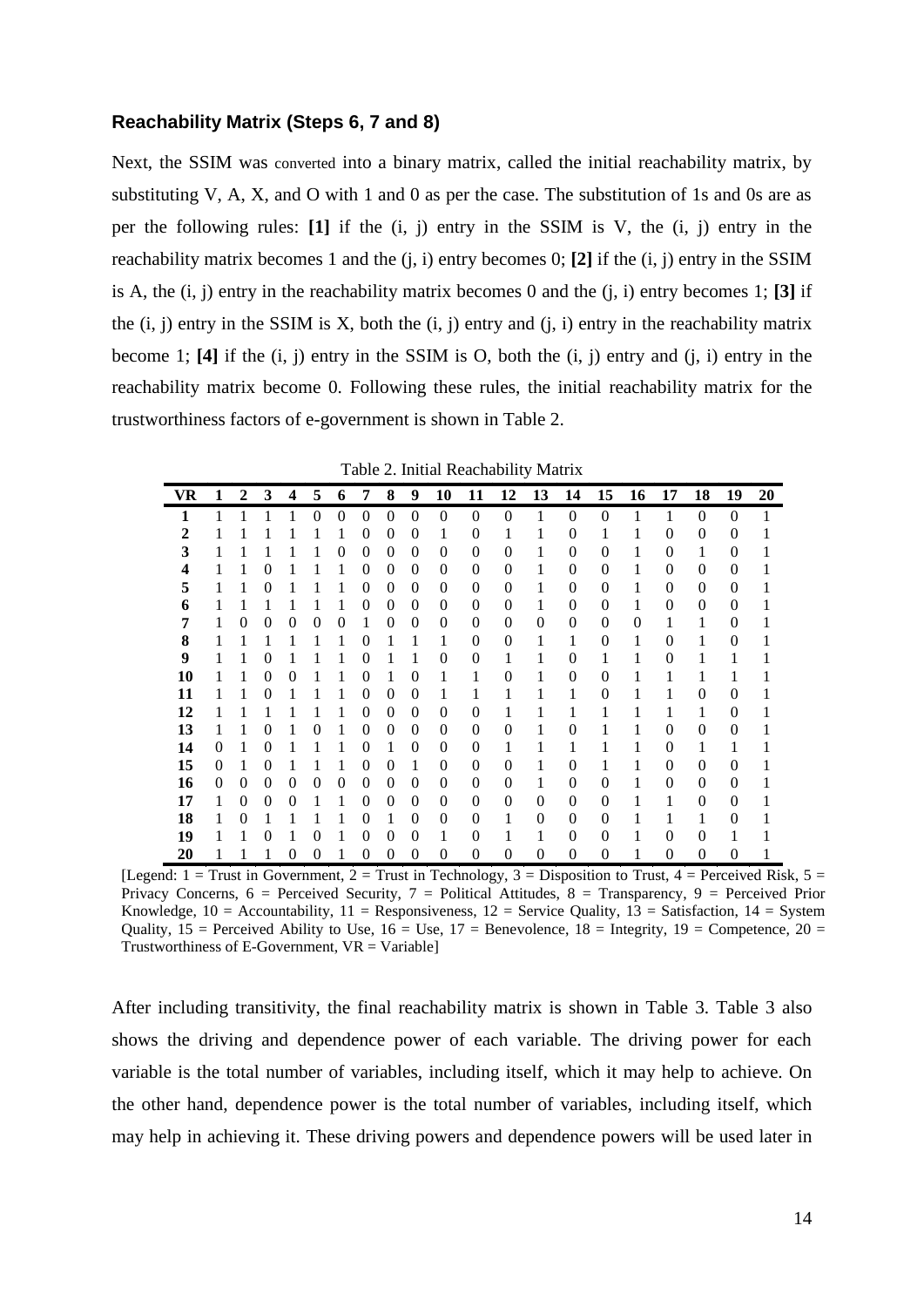the classification of variables into the four groups including autonomous, dependent, linkage, and drivers.

| VR           | 1    | 2   | 3  | 4  | 5    | 6    | 7 | 8    | 9  | 10       | 11   | 12   | 13  | 14 | 15   | 16 | 17 | 18   | 19 | 20 | <b>DRP</b> |
|--------------|------|-----|----|----|------|------|---|------|----|----------|------|------|-----|----|------|----|----|------|----|----|------------|
| $\mathbf{1}$ |      |     |    |    | $1*$ | $1*$ | 0 | 0    | 0  | 1*       | 0    | $1*$ |     | 0  | $1*$ |    |    | 1*   | 0  |    | 14         |
| 2            |      |     |    |    |      |      | 0 | $1*$ | ×  |          | 1*   |      |     | 1* |      |    | 1* | 1*   | *  |    | 19         |
| 3            |      |     |    |    |      | 1*   |   | 1*   | 0  | 1*       | o    | 1*   |     | 0  | ı*   |    | 1* |      | 0  |    | 15         |
| 4            |      |     |    |    |      |      | 0 | 0    | 0  | 1*       | 0    | 1*   |     | 0  | ı*   |    | 1* | 0    | 0  |    | 13         |
| 5            |      |     |    |    |      |      | 0 | 0    | 0  | 1*       | 0    | 1*   |     | 0  | 1*   |    | 1* | 0    | 0  |    | 13         |
| 6            |      |     |    |    |      |      | 0 | 0    | 0  | 1*       | 0    | 1*   |     | 0  | 1*   |    | 1* | $1*$ | 0  |    | 14         |
| 7            |      | 1*  |    |    | ÷    | ٠    |   | 1*   | 0  | $\Omega$ | 0    | 1*   |     | 0  | 0    |    |    |      | 0  |    | 14         |
| 8            |      |     |    |    |      |      |   |      |    |          | $1*$ | 1*   |     |    | 1*   |    | 1* |      | 0  |    | 18         |
| 9            |      |     |    |    |      |      |   |      |    | ٠        | n    |      |     | 1* |      |    | 1* |      |    |    | 18         |
| 10           |      |     | ≉  |    |      |      |   |      | 1* |          |      |      |     | 1* | 1*   |    |    |      |    |    | 19         |
| 11           |      |     |    |    |      |      | o | 1*   |    |          |      |      |     |    | 1*   |    |    | 1*   | ÷  |    | 18         |
| 12           |      |     |    |    |      |      | 0 | 1*   | 1* | ∗        | 0    |      |     |    |      |    |    |      | 1* |    | 18         |
| 13           |      |     | *  |    | 1*   |      | o | 0    | ≉  | *        | 0    | ÷    |     |    |      |    | l* | 0    | 0  |    | 14         |
| 14           | 1*   |     |    |    |      |      |   |      | ∗  | ∗        | 0    |      |     |    |      |    | 1* |      |    |    | 18         |
| 15           | ı*   |     |    |    |      |      |   | $1*$ |    | 1*       | 0    | 1*   |     | 0  |      |    | 0  | 1*   | 1* |    | 16         |
| 16           | $1*$ | 1 ≉ | ÷  |    |      | 1*   | 0 | 0    | 0  | $\bf{0}$ | 0    | 0    |     | 0  | ı*   |    | 0  | 0    | 0  |    | 9          |
| 17           |      | 1*  |    |    |      |      |   | 0    | 0  | $\Omega$ | 0    | 0    | 1*  | 0  | o    |    |    | 0    | 0  |    | 10         |
| 18           |      | 1*  |    |    |      |      |   |      | 1* | 1*       | o    |      | 1*  | 1* | 1*   |    |    |      | 0  |    | 17         |
| 19           |      |     |    |    | 1*   |      |   | 1*   | 0  |          | 1*   |      |     | 1* | 1*   |    | 1* | 1*   |    |    | 18         |
| 20           |      |     |    | ı* | 1*   |      | 0 | 0    | 0  | 1*       | 0    | ı*   | 1 ≉ | 0  | 1*   |    | ı* | l*   | 0  |    | 14         |
| DNP          | 20   | 20  | 20 | 20 | 19   | 20   | 1 | 12   | 9  | 17       | 5    | 18   | 20  | 9  | 18   | 20 | 18 | 15   | 8  | 20 | 309        |

Table 3. Final Reachability Matrix

[Legend:  $1*$  = Shows Transitivity,  $1 =$  Trust in Government,  $2 =$  Trust in Technology,  $3 =$  Disposition to Trust, 4 = Perceived Risk,  $5$  = Privacy Concerns,  $6$  = Perceived Security,  $7$  = Political Attitudes,  $8$  = Transparency,  $9$  = Perceived Prior Knowledge,  $10 =$  Accountability,  $11 =$  Responsiveness,  $12 =$  Service Quality,  $13 =$  Satisfaction, 14 = System Quality,  $15$  = Perceived Ability to Use,  $16$  = Use,  $17$  = Benevolence,  $18$  = Integrity,  $19$  = Competence,  $20 =$  Trustworthiness of E-Government,  $DNP =$  Dependence Power,  $DRP =$  Driving Power,  $VR =$ Variable]

#### **Level Partitions (Steps 9 and 10)**

The matrix is partitioned by assessing the reachability and antecedent sets for each variable (Warfield, 1974). The final reachability matrix leads to the reachability and antecedent set for each factor relating to trustworthiness of e-government. The reachability set  $R(s_i)$  of the variable  $s_i$  is the set of variables defined in the columns that contained 1 in row  $s_i$ . Similarly, the antecedent set  $A(s_i)$  of the variable  $s_i$  is the set of variables defined in the rows, which contain 1 in the column  $s_i$ . Then, the interaction of these sets is derived for all the variables. The variables for which the intersection of reachability and intersection sets results into reachability sets (i.e.  $R(s_i) \cap A(s_i) = R(s_i)$ ) are the top-level variables of the ISM hierarchy. The top-level variables of the hierarchy would not help to achieve any other variable above their own level in the hierarchy.

Once the top-level variables are identified, they are separated out from the rest of the variables. Then, the same process is repeated to find out the next level of variables, and so on. These identified levels help in building the diagraph and the final ISM model (Agarwal et al.,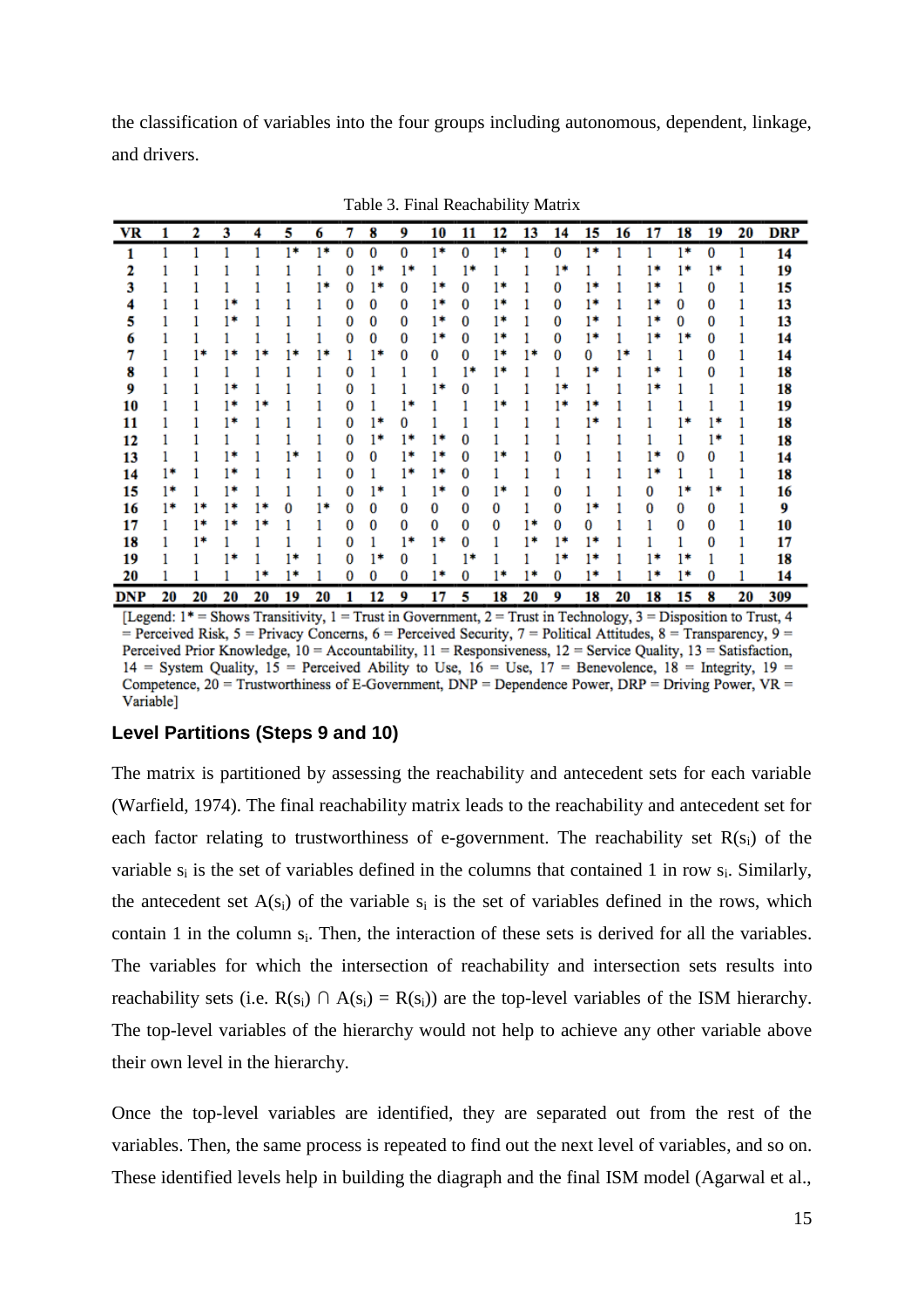2007; Dwivedi et al., 2016b; Hughes et al., 2016; Singh et al., 2007). In the present context, the variables along with their reachability set, antecedent set, and the top level is shown in Table 4. The process is completed in five iterations (Tables 4-8) documented below. In Table 4, nine variables namely 1 (trust in government), 2 (trust in technology), 3 (disposition to trust), 4 (perceived risk), 6 (perceived security), 13 (satisfaction), 15 (perceived ability to use), 16 (use) and 20 (trustworthiness of e-government) are found at level I, as the elements for these variables at reachability and intersection set are the same. So, they will be positioned at the top of the hierarchy (i.e. Level I) of the ISM model. As a result, the rows corresponding to variables 1, 2, 3, 4, 6, 13, 15, 16 and 20 are removed from further inclusion (see Table 5). The same process of deleting the rows corresponding to the previous level and marking the next level position to the new table is repeated until the final variable in the table is reached.

| Element P(i)    | Reachability Set R(P)                            | Antecedent Set: A(P)                                                  | Intersection Set: $R(P_i) \cap A(P_i)$                 | Level |
|-----------------|--------------------------------------------------|-----------------------------------------------------------------------|--------------------------------------------------------|-------|
|                 |                                                  |                                                                       |                                                        |       |
|                 | 1,2,3,4,5,6,10,12,13,15,16,17,18,20              | 1,2,3,4,5,6,7,8,9,10,11,12,13,14,15,16,17,18,19,20                    | 1,2,3,4,5,6,10,12,13,15,16,17,18,20                    |       |
|                 | 1,2,3,4,5,6,8,9,10,11,12,13,14,15,16,17,18,19,20 | 1,2,3,4,5,6,7,8,9,10,11,12,13,14,15,16,17,18,19,20                    | 1,2,3,4,5,6,8,9,10,11,12,13,14,15,16,17,18,19,20       |       |
| 3               | 1,2,3,4,5,6,8,10,12,13,15,16,17,18,20            | 1, 2, 3, 4, 5, 6, 7, 8, 9, 10, 11, 12, 13, 14, 15, 16, 17, 18, 19, 20 | 1,2,3,4,5,6,8,10,12,13,15,16,17,18,20                  |       |
|                 | 1,2,3,4,5,6,10,12,13,15,16,17,20                 | 1,2,3,4,5,6,7,8,9,10,11,12,13,14,15,16,17,18,19,20                    | 1,2,3,4,5,6,10,12,13,15,16,17,20                       |       |
|                 | 1,2,3,4,5,6,10,12,13,15,16,17,20                 | 1,2,3,4,5,6,7,8,9,10,11,12,13,14,15,17,18,19,20                       | 1,2,3,4,5,6,10,12,13,15,17,20                          |       |
| 6               | 1,2,3,4,5,6,10,12,13,15,16,17,18,20              | 1,2,3,4,5,6,7,8,9,10,11,12,13,14,15,16,17,18,19,20                    | 1,2,3,4,5,6,10,12,13,15,16,17,18,20                    |       |
|                 | 1,2,3,4,5,6,7,8,12,13,16,17,18,20                |                                                                       |                                                        |       |
| 8               | 1,2,3,4,5,6,8,9,10,11,12,13,14,15,16,17,18,19,20 | 2,3,7,8,9,10,11,12,14,15,18,19                                        | 2,3,8,9,10,11,12,14,15,18,19                           |       |
| 9               | 1,2,3,4,5,6,8,9,10,12,13,14,15,16,17,18,19,20    | 2,8,9,10,12,13,14,15,18                                               | 2,8,9,10,12,13,14,15,18                                |       |
| $\overline{10}$ | 1,2,3,4,5,6,8,9,10,11,12,13,14,15,16,17,18,19,20 | 1,2,3,4,5,6,8,9,10,11,12,13,14,15,18,19,20                            | 1,2,3,4,5,6,8,9,10,11,12,13,14,15,18,19,20             |       |
| 11              | 1,2,3,4,5,6,8,10,11,12,13,14,15,16,17,18,19,20   | 2,8,10,11,19                                                          | 2,8,10,11,19                                           |       |
| $\overline{12}$ | 1,2,3,4,5,6,8,9,10,12,13,14,15,16,17,18,19,20    | 1,2,3,4,5,6,7,8,9,10,11,12,13,14,15,18,19,20                          | 1, 2, 3, 4, 5, 6, 8, 9, 10, 12, 13, 14, 15, 18, 19, 20 |       |
| 13              | 1,2,3,4,5,6,9,10,12,13,15,16,17,20               | 1,2,3,4,5,6,7,8,9,10,11,12,13,14,15,16,17,18,19,20                    | 1,2,3,4,5,6,9,10,12,13,15,16,17,20                     |       |
| 14              | 1,2,3,4,5,6,8,9,10,12,13,14,15,16,17,18,19,20    | 2,8,9,10,11,12,14,18,19                                               | 2,8,9,10,12,14,18,19                                   |       |
| 15              | 1,2,3,4,5,6,8,9,10,12,13,15,16,18,19,20          | 1,2,3,4,5,6,8,9,10,11,12,13,14,15,16,18,19,20                         | 1, 2, 3, 4, 5, 6, 8, 9, 10, 12, 13, 15, 16, 18, 19, 20 |       |
| $\overline{16}$ | 1,2,3,4,6,13,15,16,20                            | 1,2,3,4,5,6,7,8,9,10,11,12,13,14,15,16,17,18,19,20                    | 1,2,3,4,6,13,15,16,20                                  |       |
| 17              | 1,2,3,4,5,6,13,16,17,20                          | 1,2,3,4,5,6,7,8,9,10,11,12,13,14,17,18,19,20                          | 1,2,3,4,5,6,13,17,20                                   |       |
| $\overline{18}$ | 1,2,3,4,5,6,8,9,10,12,13,14,15,16,17,18,20       | 1,2,3,6,7,8,9,10,11,12,14,15,18,19,20                                 | 1,2,3,6,8,9,10,12,14,15,18,20                          |       |
| 19              | 1,2,3,4,5,6,8,10,11,12,13,14,15,16,17,18,19,20   | 2,8,9,10,11,12,14,15,19                                               | 2,8,10,11,12,14,15,19                                  |       |
| 20              | 1, 2, 3, 4, 5, 6, 10, 12, 13, 15, 16, 17, 18, 20 | 1, 2, 3, 4, 5, 6, 7, 8, 9, 10, 11, 12, 13, 14, 15, 16, 17, 18, 19, 20 | 1,2,3,4,5,6,10,12,13,15,16,17,18,20                    |       |

Table 4. Partition on Reachability Matrix: Interaction 1

In Table 5, the variables 5 (privacy concerns) and 17 (benevolence) are put at level II, as the elements (i.e. elements 5, 10, 12 and 17 for variable 5 and elements 5 and 17 for variable 17) for these variables at reachability and intersection set are the same. Thus, they will be positioned at Level II in the ISM model.

| Element P(i) | <b>Reachability Set: R(P)</b>       | Antecedent Set: A(Pi)                  | Intersection Set: $R(P_i) \cap A(P_i)$ | Level |
|--------------|-------------------------------------|----------------------------------------|----------------------------------------|-------|
|              | 5,10,12,17                          | 5, 7, 8, 9, 10, 11, 12, 14, 17, 18, 19 | 5,10,12,17                             |       |
|              | 5,7,8,12,17,18                      |                                        |                                        |       |
| 8            | 5, 8, 9, 10, 11, 12, 14, 17, 18, 19 | 7,8,9,10,11,12,14,18,19                | 8,9,10,11,12,14,18,19                  |       |
| 9            | 5,8,9,10,12,14,17,18,19             | 8,9,10,12,14,18                        | 8,9,10,12,14,18                        |       |
| 10.          | 5,8,9,10,11,12,14,17,18,19          | 5,8,9,10,11,12,14,18,19                | 5,8,9,10,11,12,14,18,19                |       |
| 11           | 5,8,10,11,12,14,17,18,19            | 8,10,11,19                             | 8,10,11,19                             |       |
| 12           | 5,8,9,10,12,14,17,18,19             | 5,7,8,9,10,11,12,14,18,19              | 5,8,9,10,12,14,18,19                   |       |
| 14           | 5,8,9,10,12,14,17,18,19             | 8,9,10,11,12,14,18,19                  | 8,9,10,12,14,18,19                     |       |
| 17           | 5.17                                | 5,7,8,9,10,11,12,14,17,18,19           | 5,17                                   | п     |
| 18           | 5,8,9,10,12,14,17,18                | 7,8,9,10,11,12,14,18,19                | 8,9,10,12,14,18                        |       |
| 19           | 5,8,10,11,12,14,17,18,19            | 8,9,10,11,12,14,19                     | 8, 10, 11, 12, 14, 19                  |       |

Table 5. Partition on Reachability Matrix: Interaction 2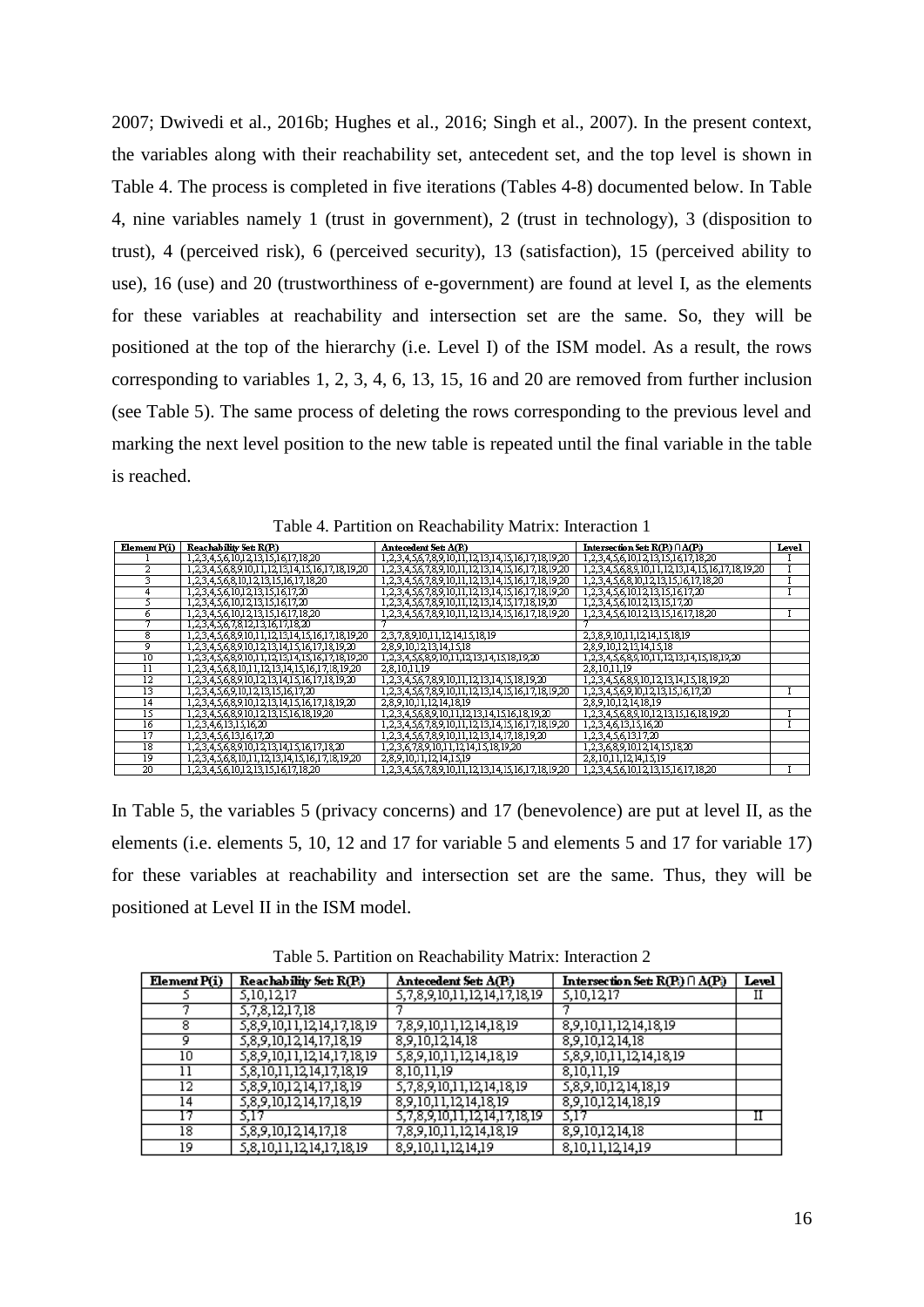In Table 6, variables 8 (transparency), 10 (accountability), 12 (service quality), 14 (system quality) and 18 (integrity) are put at level III as, the elements (i.e. 8, 10, 12, 14 and 18) at reachability set and intersection set for these variables are the same. Thus, they will be positioned at Level III in the ISM model.

| Element P(i) | Reachability Set: R(P)    | Antecedent Set: A(P)    | Intersection Set: $R(P_i) \cap A(P_i)$ | Level |
|--------------|---------------------------|-------------------------|----------------------------------------|-------|
|              | 7,8,12,18                 |                         |                                        |       |
| 8            | 8,9,10,11,12,14,18,19     | 7,8,9,10,11,12,14,18,19 | 8,9,10,11,12,14,18,19                  | Ш     |
| 9            | 8,9,10,12,14,18,19        | 8,9,10,12,14,18         | 8,9,10,12,14,18                        |       |
| 10           | 8,9,10,11,12,14,18,19     | 8,9,10,11,12,14,18,19   | 8,9,10,11,12,14,18,19                  | Ш     |
| 11           | 8, 10, 11, 12, 14, 18, 19 | 8,10,11,19              | 8,10,11,19                             |       |
| 12           | 8,9,10,12,14,18,19        | 7,8,9,10,11,12,14,18,19 | 8,9,10,12,14,18,19                     | Ш     |
| 14           | 8,9,10,12,14,18,19        | 8,9,10,11,12,14,18,19   | 8,9,10,12,14,18,19                     |       |
| 18           | 8,9,10,12,14,18           | 7,8,9,10,11,12,14,18,19 | 8,9,10,12,14,18                        | Ш     |
| 19           | 8, 10, 11, 12, 14, 18, 19 | 8,9,10,11,12,14,19      | 8, 10, 11, 12, 14, 19                  |       |

Table 6. Partition on Reachability Matrix: Interaction 3

In Table 7, variables 7 (political attitude), 11 (responsiveness) and 19 (competence) are put at level IV as the elements at reachability set and intersection set for these variables are the same. Thus, they will be positioned at Level IV in the ISM model.

| Element P(i) | Reachability Set $R(P_i)$   Antecedent Set $A(P_i)$ | Intersection Set: $R(P_i) \cap A(P_i)$ | Level |
|--------------|-----------------------------------------------------|----------------------------------------|-------|
|              |                                                     |                                        |       |
|              | 9.19                                                |                                        |       |
|              | .1.19                                               | -1,19                                  |       |
| 19           | 1 C                                                 |                                        |       |

Table 7. Partition on Reachability Matrix: Interaction 4

In Table 8, variable 9 (perceived prior knowledge) is put at level V, as the element (i.e. 9) at reachability set and intersection set for this variable is the same. Thus, it will be positioned at Level V in the ISM model.

| Table 6. Farthfull on Reachability Matrix. Interaction 5 |  |  |                                                                                                          |  |  |  |  |  |  |  |  |  |  |
|----------------------------------------------------------|--|--|----------------------------------------------------------------------------------------------------------|--|--|--|--|--|--|--|--|--|--|
|                                                          |  |  | Element P(i)   Reachability Set: R(P;)   Antecedent Set: A(P;)   Intersection Set: R(P;)   A(P;)   Level |  |  |  |  |  |  |  |  |  |  |
|                                                          |  |  |                                                                                                          |  |  |  |  |  |  |  |  |  |  |

### Table 8. Partition on Reachability Matrix: Interaction 5

## **Developing Canonical Matrix (Step 11)**

A canonical matrix is developed by clustering variables in the same level, across the rows and columns of the final reachability matrix as shown in Table 9. This matrix is another more convenient form of the final reachability matrix (i.e. Table 3) as far as drawing the ISM model is concerned. This matrix helps in the generation of the digraph and later on structural model.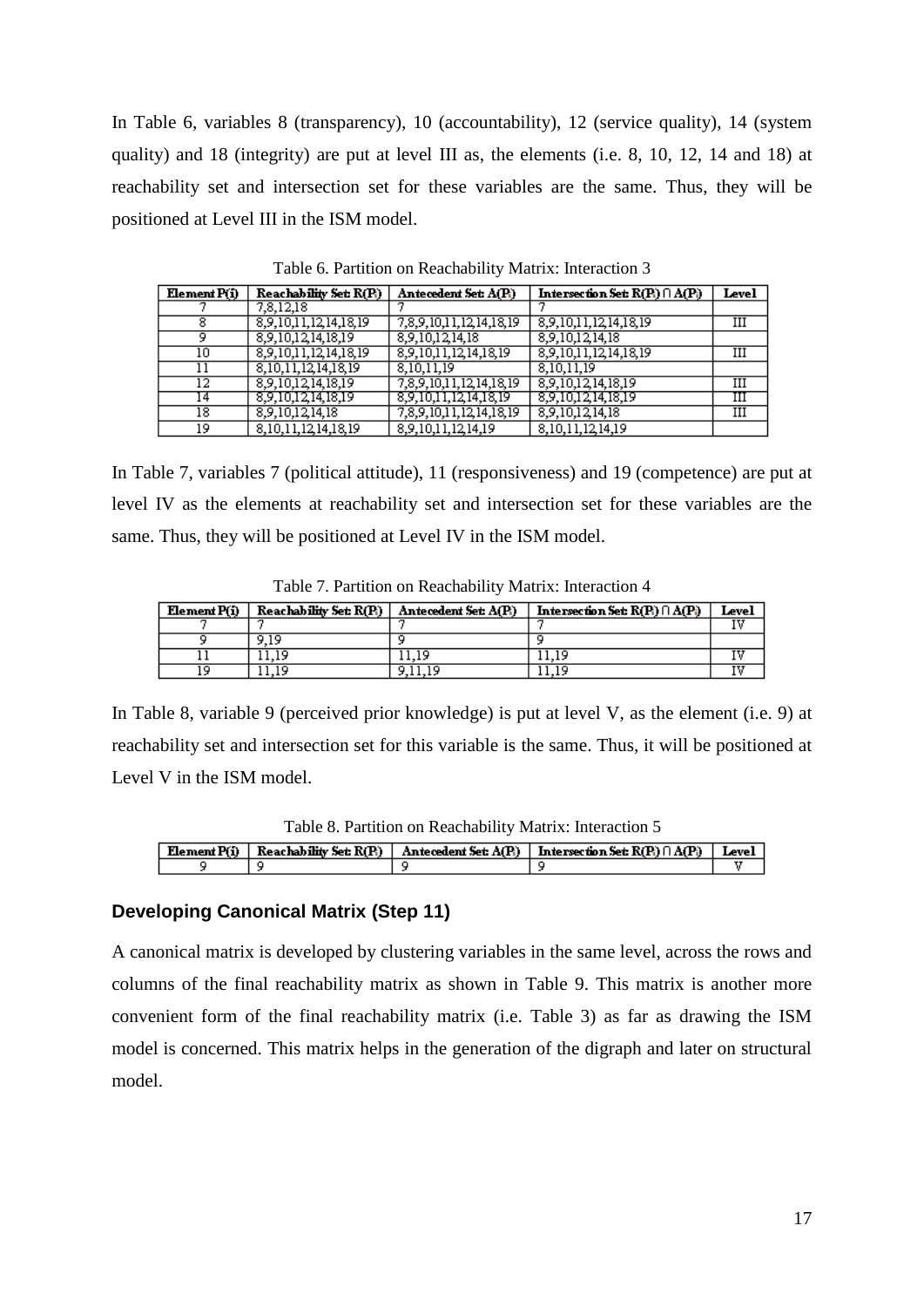| VR  | ı | 2 | з | 4 | 6 | 13 | 15 | 16 | 20 | 5           | 17          | 8 | 10 | 12 | 14  | 18  | 7  | 11 | 19 | 9 | LVL       |
|-----|---|---|---|---|---|----|----|----|----|-------------|-------------|---|----|----|-----|-----|----|----|----|---|-----------|
| 1   |   |   |   |   |   |    |    |    |    |             |             | 0 |    |    | 0   |     | 0  | 0  | 0  | 0 |           |
| 2   |   |   |   |   |   |    |    |    |    |             |             |   |    |    |     |     | 0  |    | 1  |   |           |
| 3   |   |   |   |   |   |    |    |    |    |             |             |   |    |    | 0   |     | 0  | 0  | 0  | 0 |           |
| 4   |   |   |   |   |   |    |    |    |    |             |             | 0 |    |    | 0   | 0   | 0  | 0  | 0  | 0 |           |
| 6   |   |   |   |   |   |    |    |    |    |             |             | 0 |    |    | 0   |     | 0  | 0  | 0  | 0 |           |
| 13  |   |   |   |   |   |    |    |    |    |             |             | 0 |    |    | 0   | 0   | 0  | 0  | 0  |   |           |
| 15  |   |   |   |   |   |    |    |    |    |             | 0           |   |    |    | 0   |     | 0  | 0  |    |   |           |
| 16  |   |   |   |   |   |    |    |    |    | Ο           | 0           | 0 | Ο  | 0  | 0   | 0   | 0  | 0  | 0  | 0 |           |
| 20  |   |   |   |   |   |    |    |    |    |             |             | 0 |    |    | 0   | 1   | 0  | 0  | 0  | 0 |           |
| 5   |   |   |   |   |   |    |    |    |    |             |             | 0 |    |    | 0   | 0   | 0  | 0  | 0  | 0 | П         |
| 17  |   |   |   |   |   |    | Ο  |    |    |             |             | 0 | Ο  | 0  | 0   | 0   | 0  | 0  | 0  | 0 | П         |
| 8   |   |   |   |   |   |    |    |    |    |             |             |   |    |    |     |     | 0  |    |    |   | Ш         |
| 10  |   |   |   |   |   |    |    |    |    |             |             |   |    |    |     |     | 0  |    |    |   | $\rm III$ |
| 12  |   |   |   |   |   |    |    |    |    |             |             |   |    |    |     |     | 0  | 0  |    |   | III       |
| 14  |   |   |   |   |   |    |    |    |    |             |             |   |    |    |     |     | 0  | 0  |    |   | Ш         |
| 18  |   |   |   |   |   |    |    |    |    |             |             |   |    |    |     |     | 0  | 0  | 0  |   | $\rm III$ |
| 7   |   |   |   |   |   |    | 0  |    |    |             |             |   | Ο  |    | 0   |     |    | 0  | 0  | 0 | IV        |
| 11  |   |   |   |   |   |    |    |    |    |             |             |   |    |    |     |     | 0  |    | 1  | 0 | IV        |
| 19  |   |   |   |   |   |    |    |    |    |             |             |   |    |    |     |     | 0  |    |    | 0 | IV        |
| 9   |   |   |   |   |   |    |    |    |    |             |             |   |    |    |     |     | 0  | 0  |    |   | V         |
| LVL |   |   |   |   |   |    |    |    |    | $_{\rm II}$ | $_{\rm II}$ | Ш | Ш  | Ш  | III | III | IV | IV | IV | V |           |

Table 9. Canonical Form of Final Reachability Matrix

[Legend:  $LVL = Level$ ,  $VR = Variable$ ]

## **Classification of e-Government Trustworthiness Factors (Step 12)**

The trustworthiness factors are classified into four categories based on driving power and dependence power. They include autonomous, dependent, linkage, and drivers (Mandal and Deshmukh, 1994). The driving power and dependence power of each of these trustworthiness factors is shown in Table 3. Thereafter, the driver power–dependence power diagram is shown in Figure 2.

This figure has four quadrants that represent the autonomous, dependent, linkage, and drivers sections. For example, a factor (i.e. 16) that has a driving power of 9 and dependence power of 20 is positioned at a place with dependence power of 20 in the X-axis and driving power of 9 on the Y-axis. Based on its position it can be defined as a strong dependent variable. Similarly, a factor (i.e. 11) having a driving power of 18 and a dependence power of 5 can be positioned at dependence power of 5 at the X-axis and driving power of 18 on the Y-axis. Based on its position it can be defined as a driving variable.

The objective behind the classification is to analyse the driver power and dependency of the trustworthiness factors. The first cluster includes autonomous trustworthiness factors that have weak driver power and weak dependence. These factors are relatively disconnected from the system. In the context of the current research, no factors belong to this cluster. The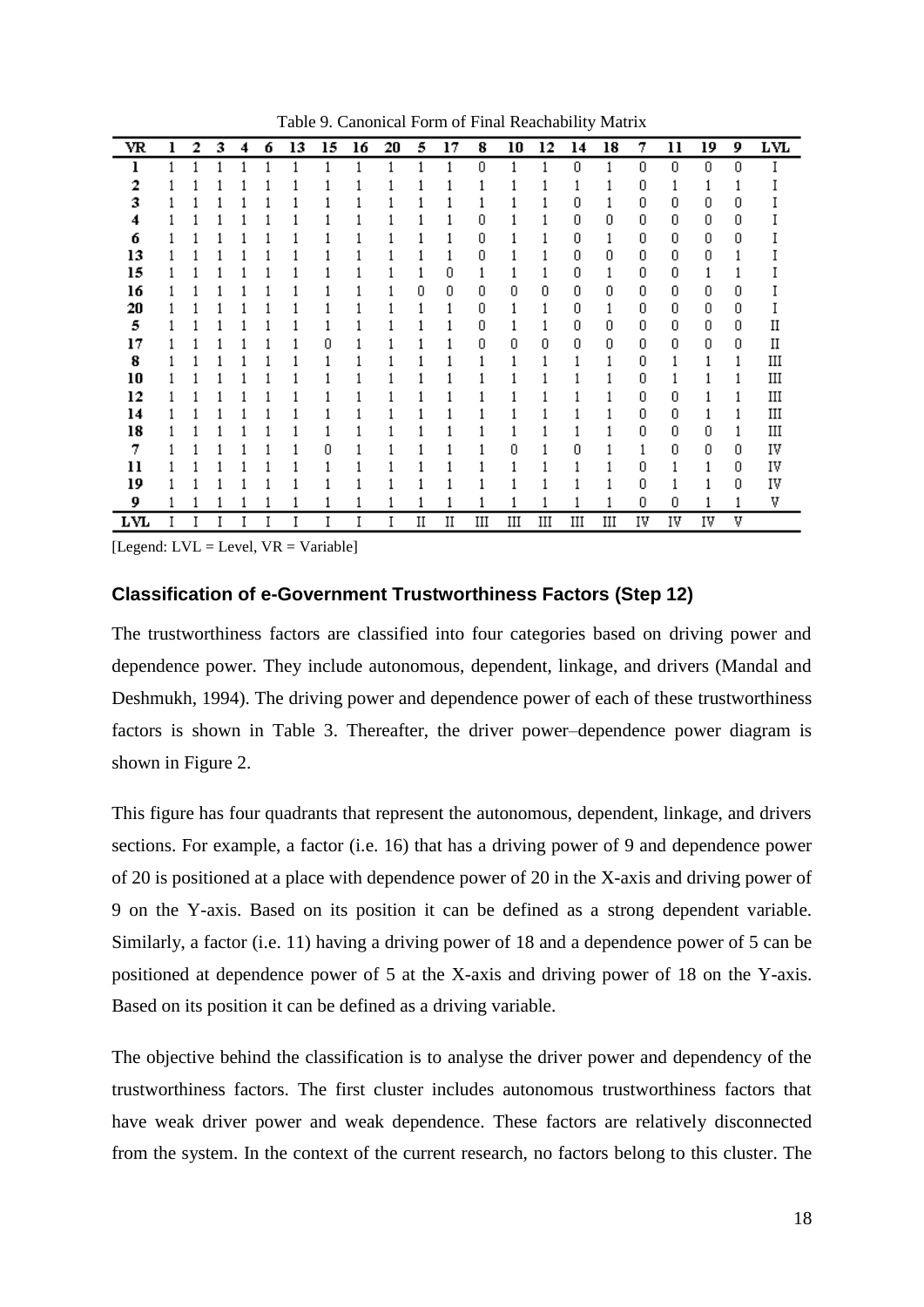second cluster consists of the dependent variables that have weak driver power but strong dependence. Use (variable 16) and benevolence (variable 17) belong to this cluster.



Figure 2. Driving Power and Dependence Diagram

The third cluster has the linkage variables that have strong driver power and strong dependence. Any action on these variables will have an effect on the others and also a feedback effect on themselves (Talib et al., 2011a). Most of the variables including 1 (trust in government), 2 (trust in technology), 3 (disposition to trust), 4 (perceived risk), 5 (privacy concerns), 6 (perceived security), 8 (transparency), 10 (accountability), 12 (service quality), 13 (satisfaction), 15 (perceived ability to use), 18 (integrity) and 20 (trustworthiness of egovernment) belong to this cluster. Though the lower level variables induce or influence these variables, these also have significant driving power to influence some other variables, which are at the top of the model. In fact, most of the variables on the top level of the ISM model (see Figure 3) are linkage variables interrelated to each other, which clearly indicate that they have strong driving powers to influence other linkage variables at the same top level. The fourth cluster includes drivers or independent variables with strong driving power and weak dependence. The variables including 7 (political attitude), 9 (perceived prior knowledge), 11 (responsiveness), 14 (system quality) and 19 (competence) belong to this cluster.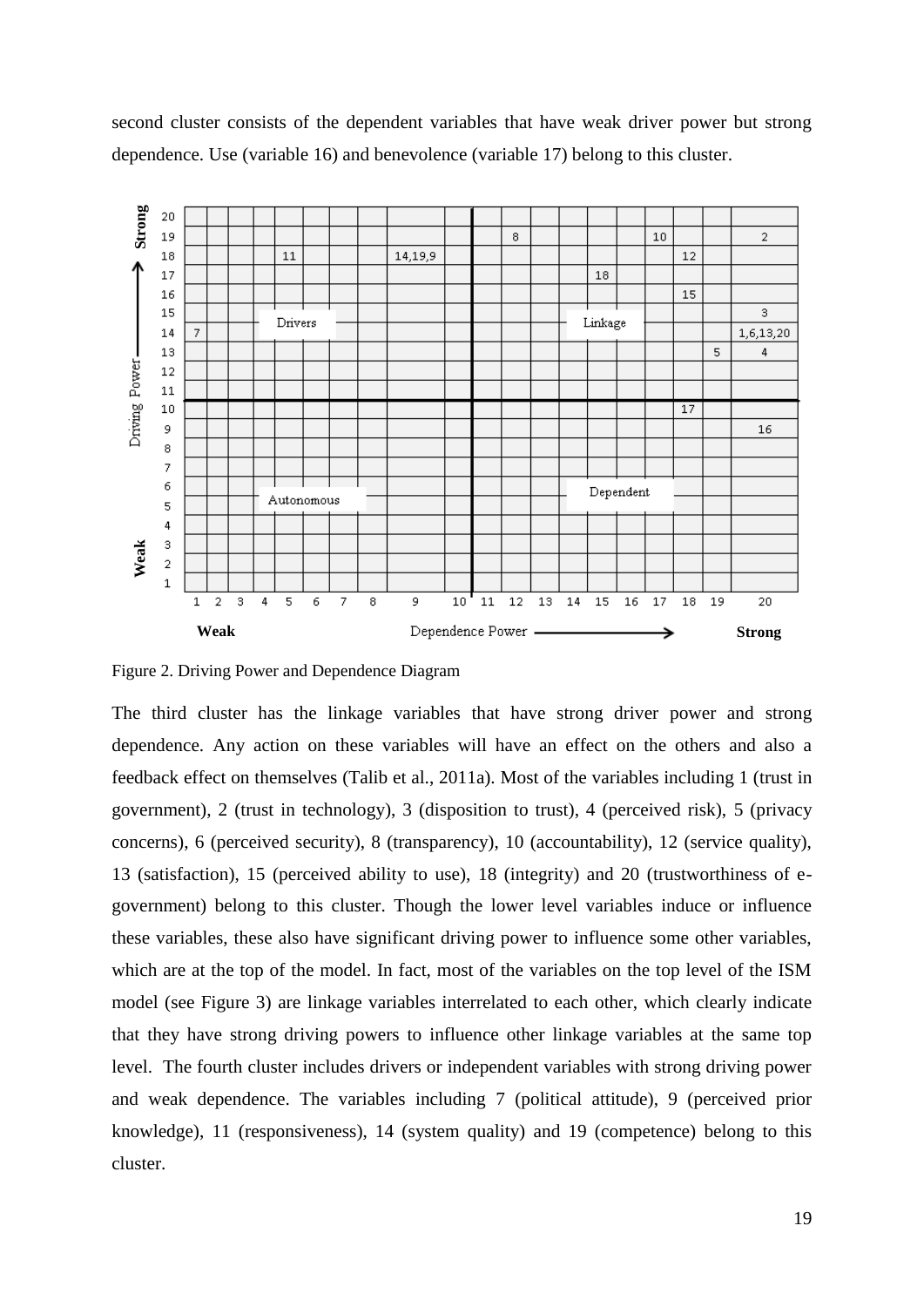#### **Formation of ISM (Steps 13, 14 and 15)**

From the canonical form of the reachability matrix (see Table 9), the structural model is generated by means of vertices and nodes and lines of edges. If there is a relationship between the e-government trustworthiness factors i and j, this is shown by an arrow that points from i to j. This graph is called directed graph or digraph. After removing the indirect links as presented in the ISM method, the digraph is finally converted into an ISM-based model as shown in Figure 3.

From Figure 3, it is observed that perceived prior knowledge (variable 9) plays a significant driving role in improving e-government trustworthiness and so it comes at the base of the ISM hierarchy (i.e. level V). The variables such as trust in government (variable 1), trust in technology (variable 2), disposition to trust (variable 3), perceived risk (variable 4), perceived security (variable 6), satisfaction (variable 13), perceived ability to use (variable 15), use (variable 16) and trustworthiness of e-government (variable 20) depend on the other variables for improving them for the effective implementation of the e-government services. These variables have appeared at the top of the hierarchy (i.e. level I).

Perceived prior knowledge (variable 9), political attitude (variable 7), responsiveness (variable 11) and competence (variable 19) provide the basis for successful e-government services. The level of convenience or the degree of immediate feedback provided by the government (i.e. responsiveness), as well as the degree to which e-government possesses the skills needed to enable it to perform tasks in serving the public (i.e. competence), lead to improved transparency, accountability, service quality, system quality and integrity of the egovernment system providing services to citizens. Prior studies on e-government have shown responsiveness as the core attribute to improve service quality (e.g. Tan et al., 2008; Tolbert and Mossberger, 2006).

Transparency (variable 8), accountability (variable 10), service quality (variable 12), system quality (variable 14) and integrity (variable 18) will influence privacy concerns and benevolence (i.e. degree to which citizens believe that e-government cares about them and wants to help them). The strong relationship of service quality with benevolence at the next upper level is also supported by prior research (e.g. Tan et al., 2008).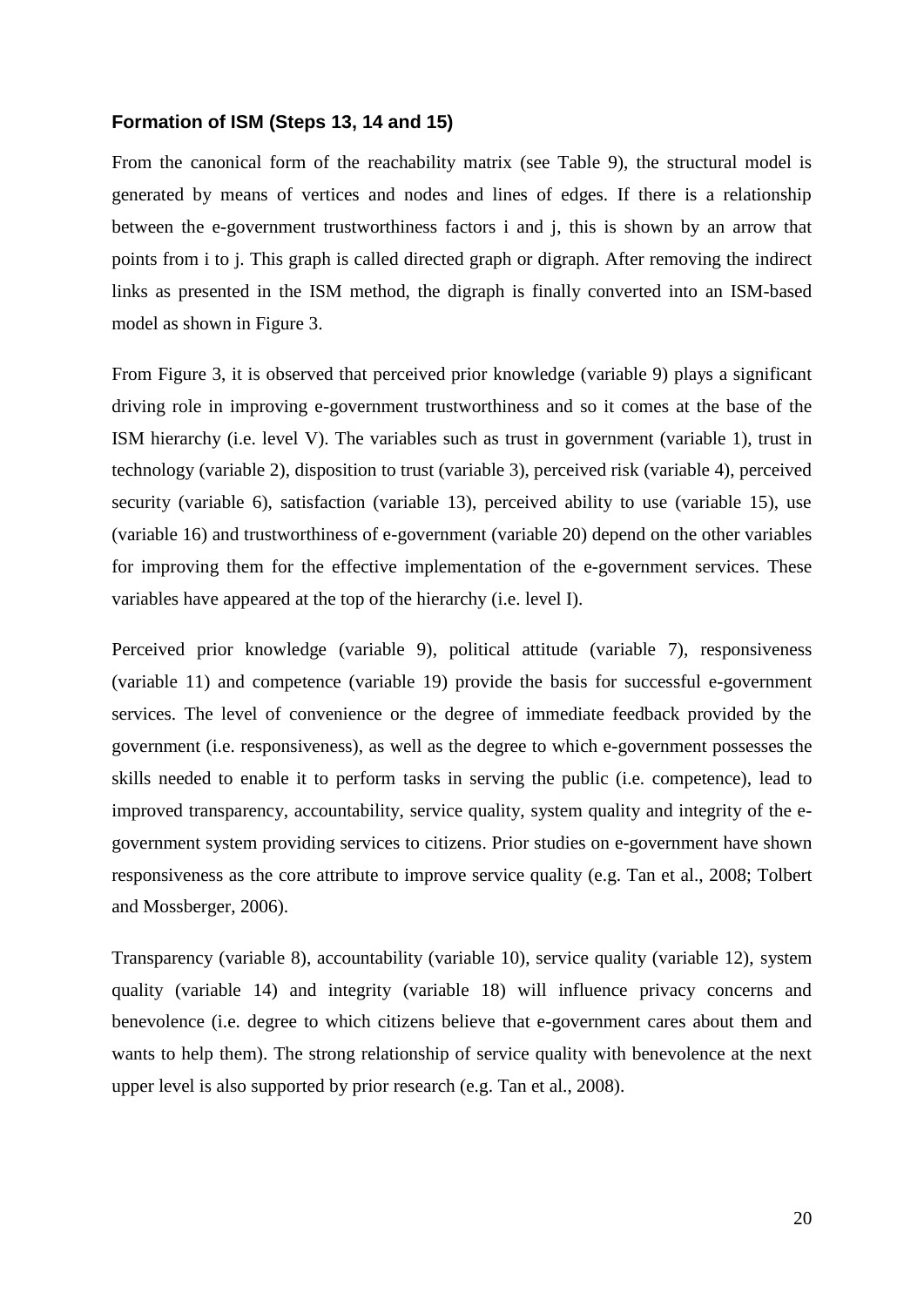

Figure 3. ISM-based Model for Examining E-Government Trustworthiness

Privacy concerns (variable 5) and benevolence (variable 17) impact trust in government (variable 1), trust in technology (variable 2), disposition to trust (variable 3), perceived risk (variable 4), perceived security (variable 6), satisfaction (variable 13), perceived ability to use (variable 15), use (variable 16) and trustworthiness of e-government (variable 20) at the next, and final, level of the ISM model. Privacy concerns may play an even more important role when individuals' personal information is used for exploring and availing certain transactional e-government services. This is the reason why such services are more directly linked to individual's trust, risk, and satisfaction aspects. This also implies that privacy concerns are prerequisites to predisposition to trust, trust, risk, security, satisfaction, perceived ability to use, use and lastly to trustworthiness of e-government.

The strong interrelationships between trust and satisfaction in the ISM model are also supported by Welch et al. (2005) who argued that higher levels of individuals' trust in government leads to their satisfaction with e-government services and Web sites, and that the more satisfied individuals are with e-government or government Web sites leads to greater trust in the government. The relationships between trust and risk, risk and security, security and satisfaction, and use and trustworthiness have also been highlighted by the previous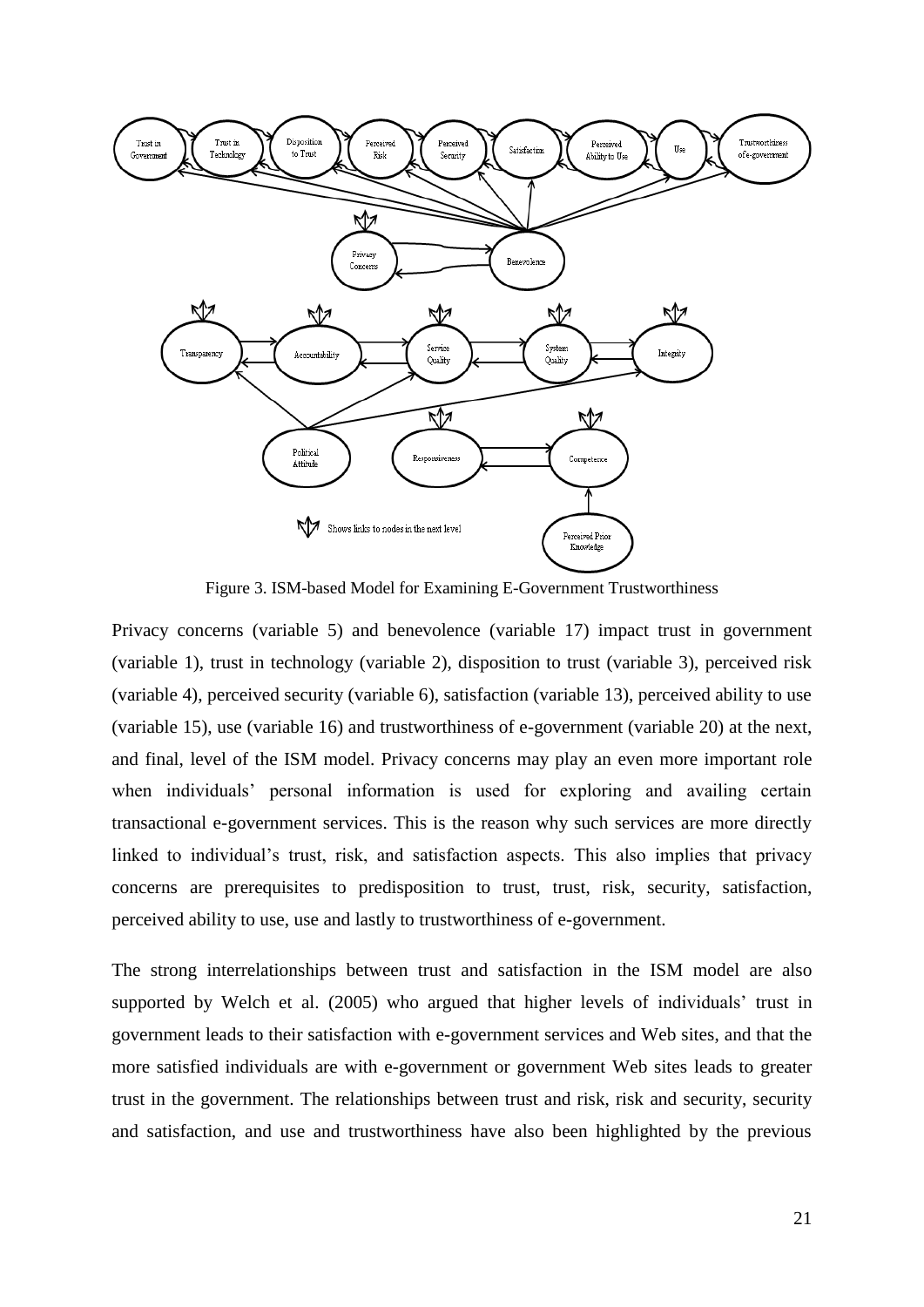literature on e-government (e.g. Belanger and Carter, 2008; Chan et al., 2010; Karavasilis et al., 2010; Schaupp and Carter, 2010).

#### **FINDINGS AND DISCUSSION**

Trustworthiness of e-government plays a vital role as far as citizens' use of e-government services is concerned. To be able to effectively design and implement the framework for egovernment trustworthiness, we need to know the factors that significantly influence it, whether directly or indirectly. Using ISM, the interrelationships between the wide-variety of variables associated with e-government trustworthiness identified in the literature review were revealed to provide a comprehensive conceptualisation that was lacking in the existing research. The major findings of this study are as follows:

**[I]** Autonomous variables generally appear as weak drivers and weak dependents and are relatively disconnected from the system. These variables do not have much influence on the other variables of the system (Singh et al., 2007). The driving power-dependence power diagram indicates that there are no autonomous variables.

**[II]** Use (variable 16) and benevolence (variable 17) are weak drivers but strong dependent variables. They are situated further up the ISM hierarchy (see Figure 3). These variables represent the desired objectives for any successful e-government implementation and adoption and are classified largely as dependent variables. Hence, practitioners, policy makers, and managers should take special care to handle these (Talib et al., 2011b).

**[III]** The largest number of variables falls in the quadrant of linkage variables in context of the current driving power-dependence power diagram. These variables include trust in government (variable 1), trust in technology (variable 2), disposition to trust (variable 3), perceived risk (variable 4), perceived security (variable 6), transparency (variable 8), accountability (variable 10), service quality (variable 12), satisfaction (variable 13), perceived ability to use (variable 15), integrity (variable 18) and trustworthiness of egovernment (variable 20). This quadrant is primarily known for strong driving power and strong dependence power. Therefore, it can be inferred that among all twenty variables chosen in this research, 13 variables identified for e-government trustworthiness are unstable (see Singh et al., 2007; Talib et al., 2011b).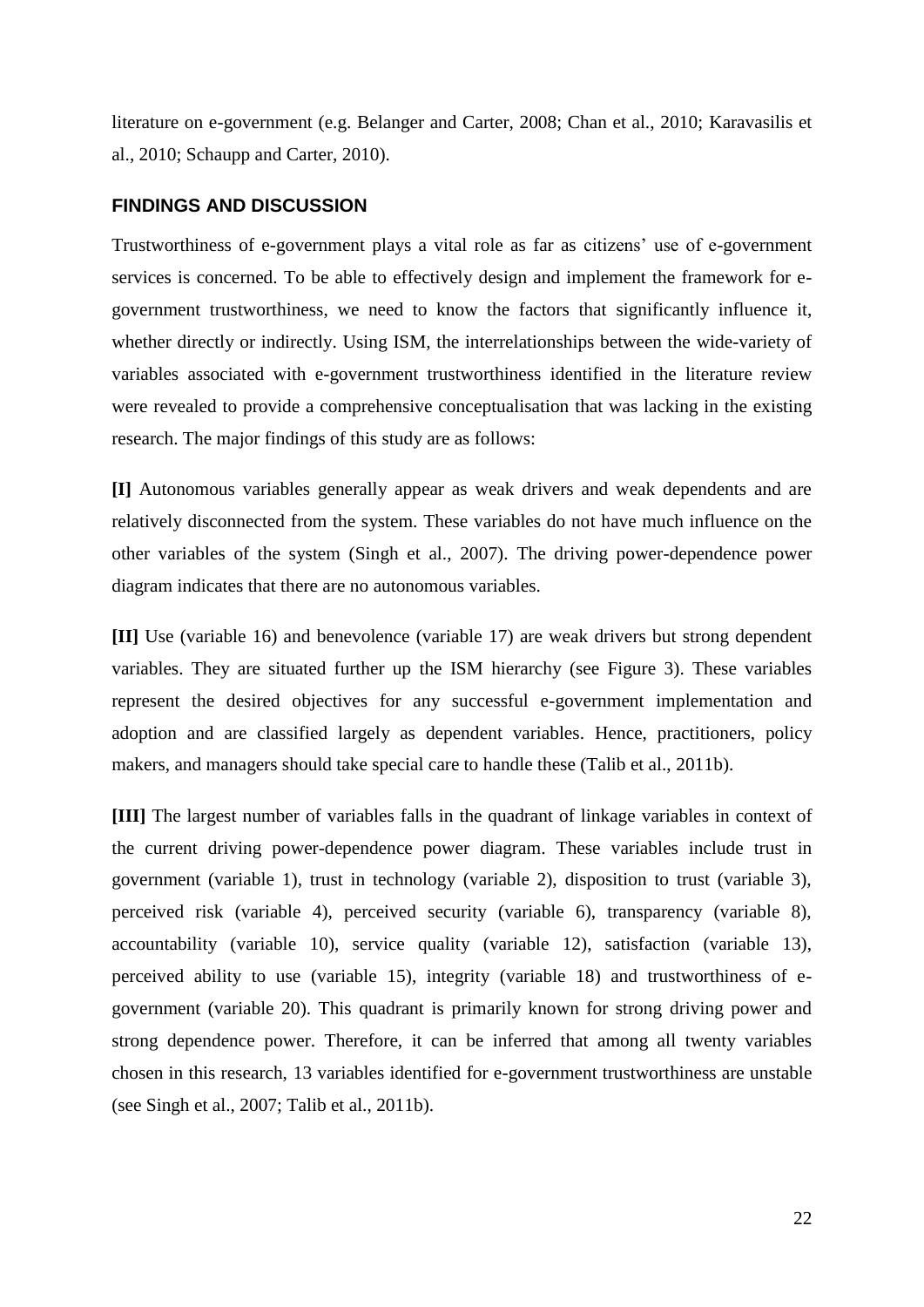**[IV]** The variables in the driving power-dependence power diagram including political attitude (variable 7), perceived prior knowledge (variable 9), responsiveness (variable 11) and competence (variable 19) are almost at the bottom of the ISM model with strong driving power. These variables will help the e-government implementation agencies to achieve their desired objectives and are classified as independent variables or drivers (Agarwal et al., 2007). Therefore, these variables need consistent attention from management focussed on improving e-government trustworthiness.

**[V]** The ISM-based model (see Figure 3) indicates that the variables trust in government, trust in technology, disposition to trust, perceived risk, perceived security, satisfaction, perceived ability to use, use and trustworthiness of e-government are at the top of the model and hence indicate the most significant set of dependent variables of the developed framework. Similarly, perceived prior knowledge falls as the bottom-most variable of the ISM model with one of the highest driving powers. This indicates that perceived prior knowledge would drive other variables to achieve the desired objectives.

The findings of this study provide both theoretical and practical contributions. Considering theoretical contributions, the study has integrated the literature related to trustworthiness from both public management and e-government domains. Very few previous studies have examined factors contributing to trustworthiness of public services and those that have (e.g. Yang and Anguelov, 2013) did not consider a wide-range of associated variables nor did they focus on citizen's trustworthiness of e-government services. Therefore, this is the first study to provide a comprehensive framework of e-government in the citizen context. Additionally, this is the first study to utilise the ISM method in this area, thus also offering a methodological contribution.

Reflecting on practical contributions, the proposed ISM-based model for identification and ranking of factors influencing e-government trustworthiness provides decision makers and practitioners a more realistic representation of the problem in the course of implementing egovernment. The utility of the proposed ISM method lies in imposing order and direction on the complexity of relationships among these factors, which would help decision makers and practitioners of e-government to better utilise their available resources for maximising the trustworthiness of their e-government services. The framework allows government policy makers to effectively incorporate these factors at the implementation (i.e. supply-side perspective of e-government services) and adoption (i.e. demand-side perspective of e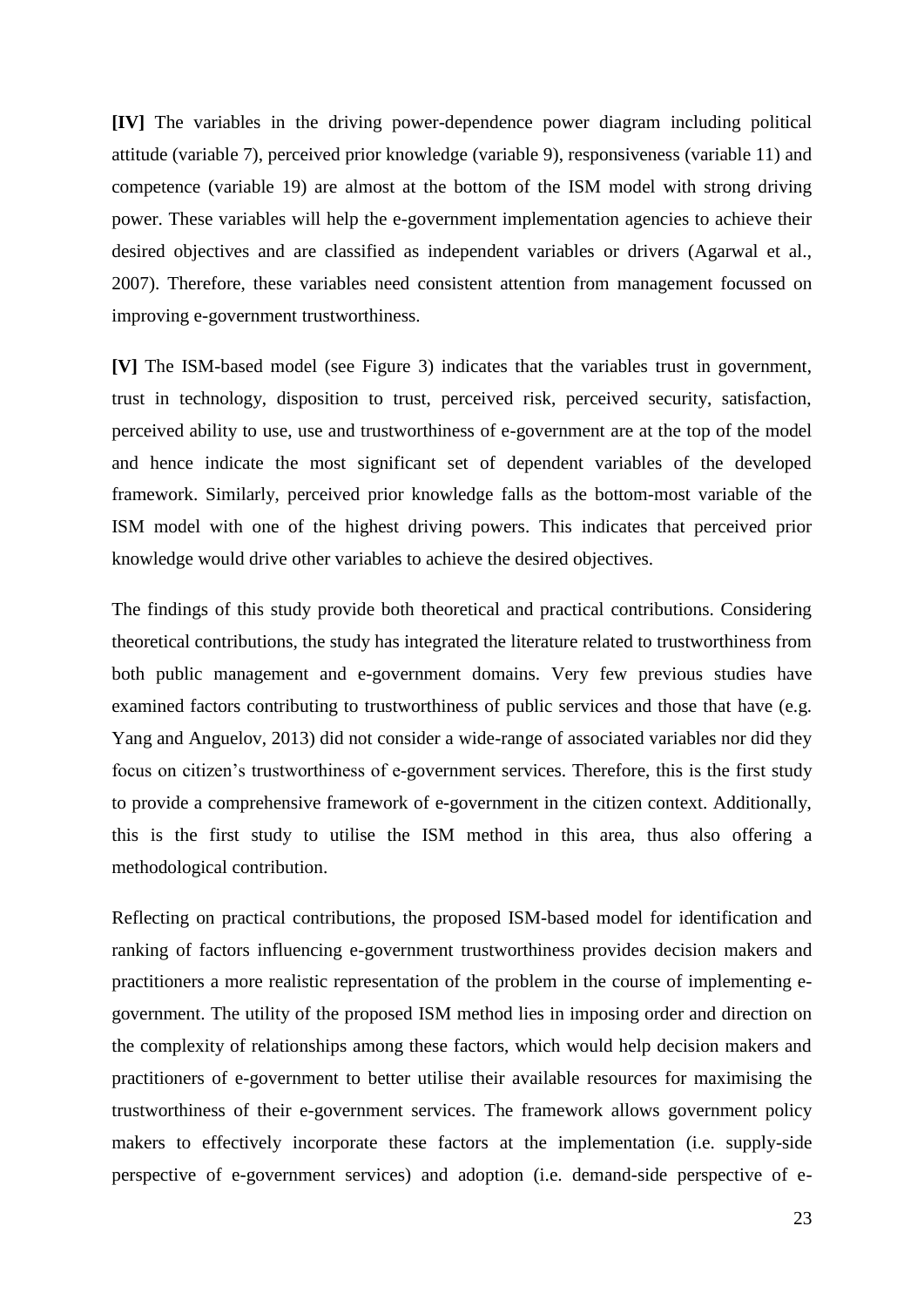government services) phases, which can help avoid failure of emerging digital government projects (Dwivedi et al., 2015).

The findings of this study can serve as an eye opener for those government organisations that implement e-government services and lack prior perceived knowledge about e-government to its stakeholders, responsiveness demonstrated by its providers, its competence and service and system quality as some of those prominent factors, which are found to be the basic factors of e-government trustworthiness. ISM also helps in classifying variables into autonomous, dependent, linkage and driver categories. Management may use their resources towards the identified factors among these categories to accomplish the optimization of resources. Moreover, the systematic framework proposed in this research has a widespread application and can be used to improve government's effectiveness, performance and managing abilities toward generating citizens' trust in e-government services.

## **CONCLUSION**

Most research that considers the impact of e-government on citizens' trust in government remains at the macro-level and misses out on the deeper understanding of the interaction between the factors that directly or indirectly influence trustworthiness of e-government. The key objective of the present study was to identify and develop a hierarchy of factors influencing trustworthiness of e-government services in the citizen context. Based on a comprehensive literature review, nineteen factors were found to be associated with trustworthiness of e-government, identified as benevolence, integrity, trust in government, trust in technology, transparency, responsiveness, competence, accountability, privacy concerns, perceived security, perceived risk, system quality, service quality, satisfaction, political attitude, perceived ability to use, perceived prior knowledge, disposition to trust, and use. The review highlighted that the relationships between these factors was ill-understood and there was no single work addressing all these factors. Furthermore, there was a lack of model testing and framework development in the area of public administration research. Utilising ISM the interrelationships between the twenty constructs were analysed. The findings indicated that trustworthiness of e-government and its use were considered as the ultimate dependent variables, clearly implying that higher levels of trustworthiness can lead to improved use and vice-versa. The driving power and dependence diagram also indicates that the factors such as political attitude (variable 7), perceived prior knowledge (variable 9), responsiveness (variable 11), system quality (variable 14) and competence (variable 19) are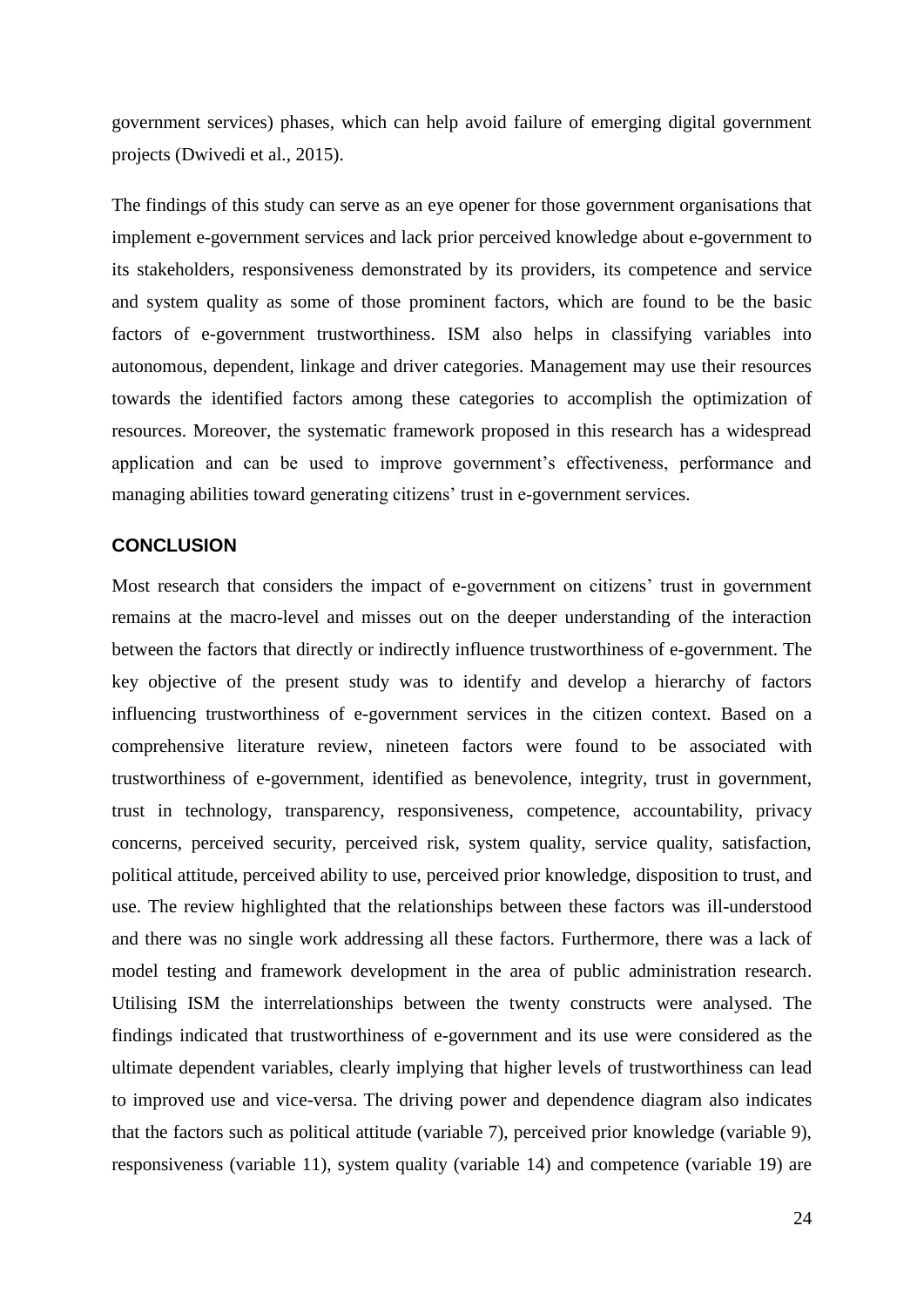factors with relatively weak dependence but strong driving power whereas factors such as use (variable 16) and benevolence (variable 17) are factors with relatively weak driving but strong dependence power. All other factors were found to demonstrate strong driving as well as dependence power. These findings can be helpful for managers, practitioners, and policy makers in framing their further strategies for effectively and successfully implementing egovernment services for citizens.

The most prominent contribution of this research lies in the development of contextual relationships among various identified factors influencing e-government trustworthiness through a single multi-level framework. . However, like any other research, this study is not without limitations. First, the present model has not been statistically tested and validated. It is likely that relationships are context dependent. Second, this paper is limited only to implication of ISM methodology in modelling the practices of trustworthiness in egovernment. Future research should extend this work with empirical validation of the proposed framework across different e-government services in various other contexts.

### **REFERENCES**

- Agarwal, A., R. Shankar, and M. K. Tiwari. 2007. "Modeling agility of supply chain." *Industrial Marketing Management* 36 (4): 443-457.
- Asgarkhani, M. 2005. "Digital government and its effectiveness in public management reform: A local government perspective." *Public Management Review* 7 (3): 465-487.
- Baldwin, J. N., R. Gauld, and S. Goldfinch. 2012. "What public servants really think of egovernment." *Public Management Review* 14 (1): 105-127.
- Behn, R. 1995. "The Big Questions of Public Management." *Public Administration Review* 55 (4): 313-324.
- Belanger, F., and L. Carter. 2008. "Trust and risk in e-government adoption." *Journal of Strategic Information Systems* 17 (2): 165-176.
- Belanger, F., J. Hiller, and W. Smith. 2002. "Trustworthiness in electronic commerce: the role of privacy, security, and site attributes." *Journal of Strategic Information Systems* 11 (3): 245-270.
- Beldad, A., T. van der Geest, M. de Jong, and M. Steehouder. 2012. "A cue or two and I'll trust you: Determinants of trust in government organizations in terms of their processing and usage of citizens' personal information disclosed online." *Government Information Quarterly* 29 (1): 41-49.
- Bellamy, C., and J. A. Taylor. 1998. *Governing in the Information Age*. Open University Press, Buckingham.
- Campbell, J. W., and T. Im. 2015. "Identification and trust in public organizations: A communicative approach." *Public Management Review* 17 (8): 1065-1084.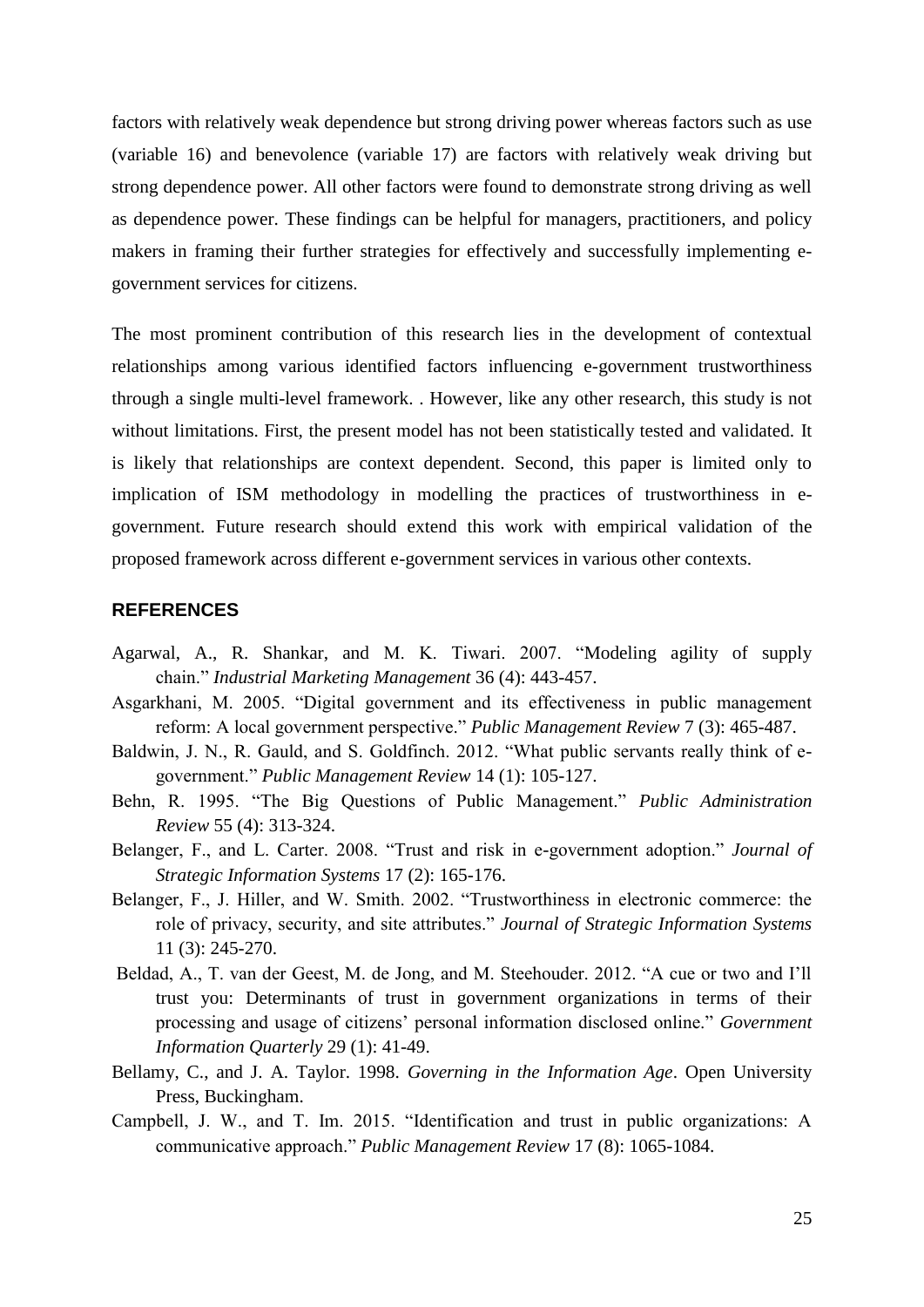- Carter, L., and F. Belanger. 2005. "The Utilization of E-Government Services: Citizen Trust, Innovation and Acceptance Factors." *Information Systems Journal* 15 (1): 5-25.
- Chan, F. K., J. Y. Thong, V. Venkatesh, S. A. Brown, P. J. Hu, and K. Y. Tam. 2010. "Modeling citizen satisfaction with mandatory adoption of an e-government technology." *Journal of the Association for Information Systems* 11 (10): 519-549.
- Cho, Y. J., and H. Park. 2011. "Exploring the relationships among trust, employee satisfaction, and organizational commitment." *Public Management Review* 13 (4): 551- 573.
- Cho, Y. J., and J. W. Lee. 2011. "Perceived trustworthiness of supervisors, employee satisfaction and cooperation." *Public Management Review* 13 (7): 941-965.
- Cho, Y. J., and T. H. Poister. 2013. "Human resource management practices and trust in public organizations." *Public Management Review* 15 (6): 816-838.
- Das, J., C. DiRienzo, and J. Burbridge. 2010. "Global e-government and the role of trust: A cross country analysis. Applied Technology Integration in Governmental Organizations: New E-Government Research: New E-Government Research." *International Journal of Electronic Government Research* 5 (1): 1-18.
- Dashti, A., I. Benbasat, and A. Burton-Jones. 2009. "Developing trust reciprocity in electronic-government: The role of felt trust." *European and Mediterranean Conference on Information Systems*, 13-14<sup>th</sup> July, Izmir.
- Dawes, S. S. 2008. "The evolution and continuing challenges of e-governance." *Public Administration Review* 68: s86-s102.
- Dwivedi, Y. K., Shareef, M. A., Simintiras, A. C., Lal, B. and V. Weerakkody. 2016a. "A generalised adoption model for services: A cross-country comparison of mobile health (m-health)." *Government Information Quarterly*, 33(1): 174-187.
- Dwivedi, Y. K., M. Janssen, E. Slade, N. P. Rana, V. Weerakkody, J. Millard, A. J. H. Hidders, and D. Snijder. 2016. "Driving Innovation through Big Open Linked Data (BOLD): Exploring Antecedents using Interpretive Structural Modelling." *Information Systems Frontiers* DOI: 10.1007/s10796-016-9675-5.
- Dwivedi, Y. K., Wastell, D., Laumer, S., Henriksen, H. Z., Myers, M. D., Bunker, D., Elbanna, A., Ravishankar, M. N. and S. C. Srivastava. 2015. "Research on information systems failures and successes: Status update and future directions." *Information Systems Frontiers*, 17(1): 143-157.
- Gefen, D. 2002. "Customer loyalty in e-commerce." *Journal of the Association of Information Systems* 3 (1): 27-51.
- Gil-García, J. R. and T. A. Pardo. 2005. "E-government success factors: Mapping practical tools to theoretical foundations." *Government Information Quarterly* 22 (2): 187-216.
- Grimmelikhuijsen, S. G., and A. J. Meijer. 2014. "Effects of transparency on the perceived trustworthiness of a government organization: Evidence from an online experiment." *Journal of Public Administration Research and Theory* 24 (1): 137-157.
- Hibbing, J. R., and E. Theiss-Morse. 2001. *Introduction: Studying the American people's attitudes toward government, when do Americans tend to be dissatisfied with government*. In J. R. Hibbing and E. Theiss-Morse (Eds.), *What is it about government that Americans dislike?* (pp. 1–7). Cambridge: Cambridge University Press.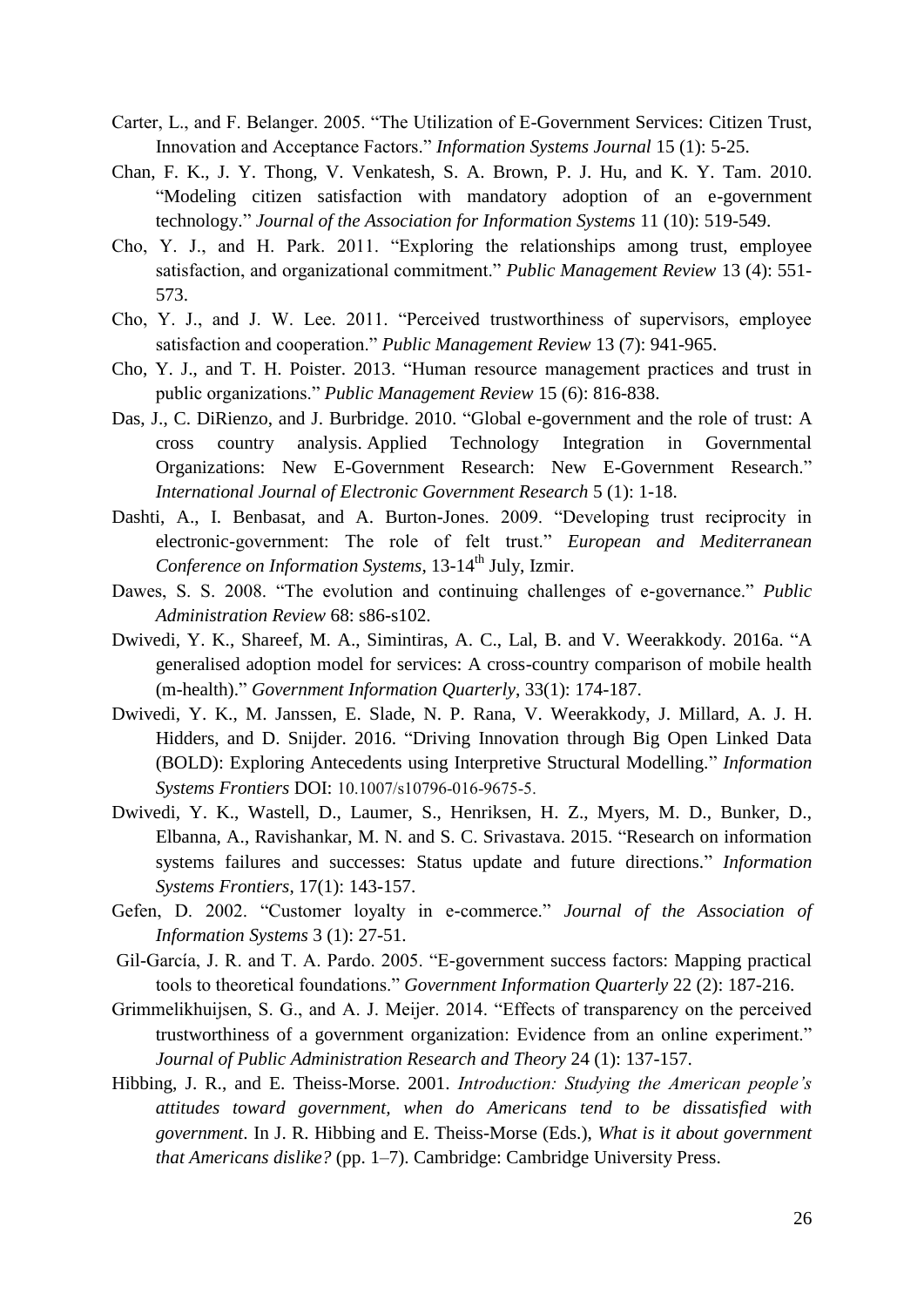- Hong, H. 2013. "Government websites and social media's influence on government-public relationships." *Public Relations Review* 39 (4): 346-356.
- Horst, M., M. Kuttschreuter, and J. M. Gutteling. 2007. "Perceived usefulness, personal experiences, risk perception and trust as determinants of adoption of e-government services in The Netherlands." *Computers in Human Behavior* 23 (4): 1838-1852.
- Hughes, D.L., Y. K. Dwivedi, N. P. Rana, and A. C. Simintiras. 2016. "Information Systems Project Failure – Analysis of Causal Links using Interpretive Structural Modelling." *Production Planning & Control*, DOI: 10.1080/09537287.2016.1217571.
- Lal, R., and A. Haleem. 2009. "A structural modelling for e-governance service delivery in rural India." *International Journal of Electronic Governance* 2 (1): 3-21.
- Lee, J., and H. R. Rao. 2009. "Task complexity and different decision criteria for online service acceptance: A comparison of two e-government compliance service domains." *Decision Support Systems* 47 (4): 424-435.
- Levi, M., and L. Stoker. 2000. "Political trust and trustworthiness." *Annual Review of Political Science* 3 (1): 475-507.
- Mandal, A., and S. G. Deshmukh. 1994. "Vendor selection using Interpretive Structural Modelling (ISM)." *International Journal of Operations and Production Management*  14 (6): 52-59.
- Margetts, H. 2011. "The Internet and transparency." *The Political Quarterly* 82 (4): 518-521.
- Mayer, R. C., J. H. Davis, and F. D. Schoorman. 1995. "An integrative model of organizational trust." *Academy of Management Review* 20 (3): 709-734.
- McKnight, D. H., V. Choudhury, and C. Kacmar. 2002. "Developing and validating trust measures for e-commerce: An integrative approach." *Information Systems Research* 13 (3): 334-359.
- Morgeson III, F. V., D. VanAmburg, and S. Mithas. 2011. "Misplaced trust? Exploring the structure of the e-government-citizen trust relationship." *Journal of Public Administration Research and Theory* 21 (2): 257-283.
- Nachmias, D. 1985. "Determinants of Trust with the Federal Bureaucracy." In D. H. Rosenbloom (ed.) *Public Personnel Policy: The Politics of Public Service*. Port Washington, NY: Associated Faculty, 133-143.
- Parasuraman, A., V. Zeithaml, and L. Berry. 1988. "SERVQUAL: A multiple-item scale for measuring consumer perceptions of service quality." *Journal of Retailing* 64 (1): 12-40.
- Parent, M., C. A. Vandebeek, and A. C. Gemino. 2005. "Building citizen trust through egovernment." *Government Information Quarterly* 22 (4): 720-736.
- Park, H., and J. Blenkinsopp. 2011. "The role of transparency and trust in the relationship between corruption and citizen satisfaction." *International Review of Administrative Sciences* 77 (2): 254-274.
- Rana, N. P., Dwivedi, Y. K., Williams, M. D. and V. Weerakkody. 2016. "Adoption of online public grievance redressal system in India: Toward developing a unified view." *Computers in Human Behavior* 59: 265-282.
- Rana, N. P., and Y.K. Dwivedi 2015. "Citizen's adoption of an e-government system: Validating extended social cognitive theory (SCT)." *Government Information Quarterly*, 32(2): 172-181.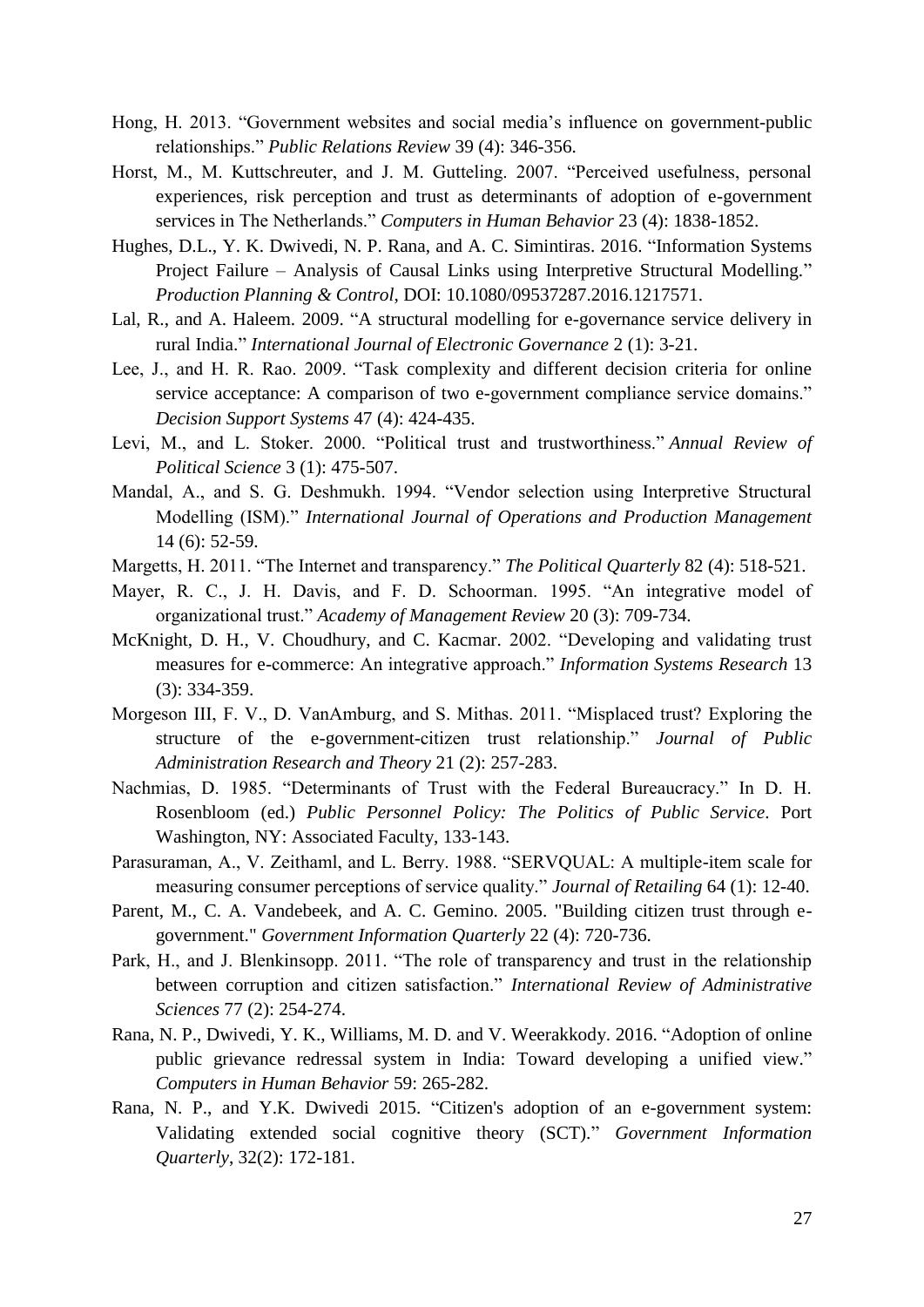- Rana, N. P., Dwivedi, Y. K., Lal, B., Williams, M. D. and M. Clement. 2015a. "Citizens' adoption of an electronic government system: towards a unified view." *Information Systems Frontiers*, 1-20. Available at http://link.springer.com/article/10.1007/s10796- 015-9613-y
- Rana, N. P., Y. K. Dwivedi, and M. D. Williams. 2015b. "A meta-analysis of existing research on citizen adoption of e-government." *Information Systems Frontiers* 17 (3): 547-563.
- Ravishankar, M.N. 2013. "Public ICT innovations: A strategic ambiguity perspective." *Journal of Information Technology* 28(4): 316-332,
- Robinson, S. E., X. Liu, J. W. Stoutenborough, and A. Vedlitz. 2013. "Explaining popular trust in the Department of Homeland Security." *Journal of Public Administration Research and Theory*, 23 (3): 713-733.
- Rosenstone, S. J., and M. Hansen. 1993. *Mobilization, participation, and democracy in America*. New York: Macmillan.
- Ruscio, K. P. 1996. "Trust, Democracy, and Public Management: A Theoretical Argument." *Journal of Public Administration Research and Theory* 6 (3): 461-477.
- Sage, A. P. 1977. *Interpretive Structural Modelling: Methodology for Large Scale Systems*. New York, NY: McGraw-Hill, 91-164.
- Sandeep, M.S. and Ravishankar, M.N. 2014. "The continuity of underperforming ICT projects in the public sector." *Information and Management* 51(6): 700-711.
- Shareef, M. A., Dwivedi, Y. K., Kumar, V. and U. Kumar. 2016a. "Reformation of public service to meet citizens' needs as customers: Evaluating SMS as an alternative service delivery channel." *Computers in Human Behavior* 61: 255-270.
- Shareef, M. A., Dwivedi, Y. K., Laumer, S. and N. Archer. 2016b. "Citizens' Adoption Behavior of Mobile-Government (mGov): A Cross-Cultural Study." *Information Systems Management* 33(3): 268-283.
- Shareef, M.A., Archer, N. and Y.K. Dwivedi. 2015. "An Empirical Investigation of Electronic Government Service Quality: From the Demand Side Stakeholder Perspective." *Total Quality Management & Business Excellence*, 26(3-4): 339-350.
- Shareef, M. A., Dwivedi, Y. K., Stamati, T. and M. D. Williams. 2014. "SQ mGov: a comprehensive service-quality paradigm for mobile government." *Information Systems Management* 31(2): 126-142.
- Shareef, M. A., V. Kumar, U. Kumar, and Y. K. Dwivedi. 2011. "e-Government Adoption Model (GAM): Differing service maturity levels." *Government Information Quarterly* 28 (1): 17-35.
- Singh, R. K., S. K. Garg, and S. G. Deshmukh. 2007. "Interpretive structural modelling of factors for improving competitiveness of SMEs." *International Journal of Productivity and Quality Management* 2 (4): 423-440.
- Smith, M. L. 2010. "Building institutional trust through e-government trustworthiness cues." *Information Technology & People* 23 (3): 222-246.
- Smith, M. L. 2011. "Limitations to building institutional trustworthiness through egovernment: A comparative study of two e-services in Chile." *Journal of Information Technology* 26 (1): 78-93.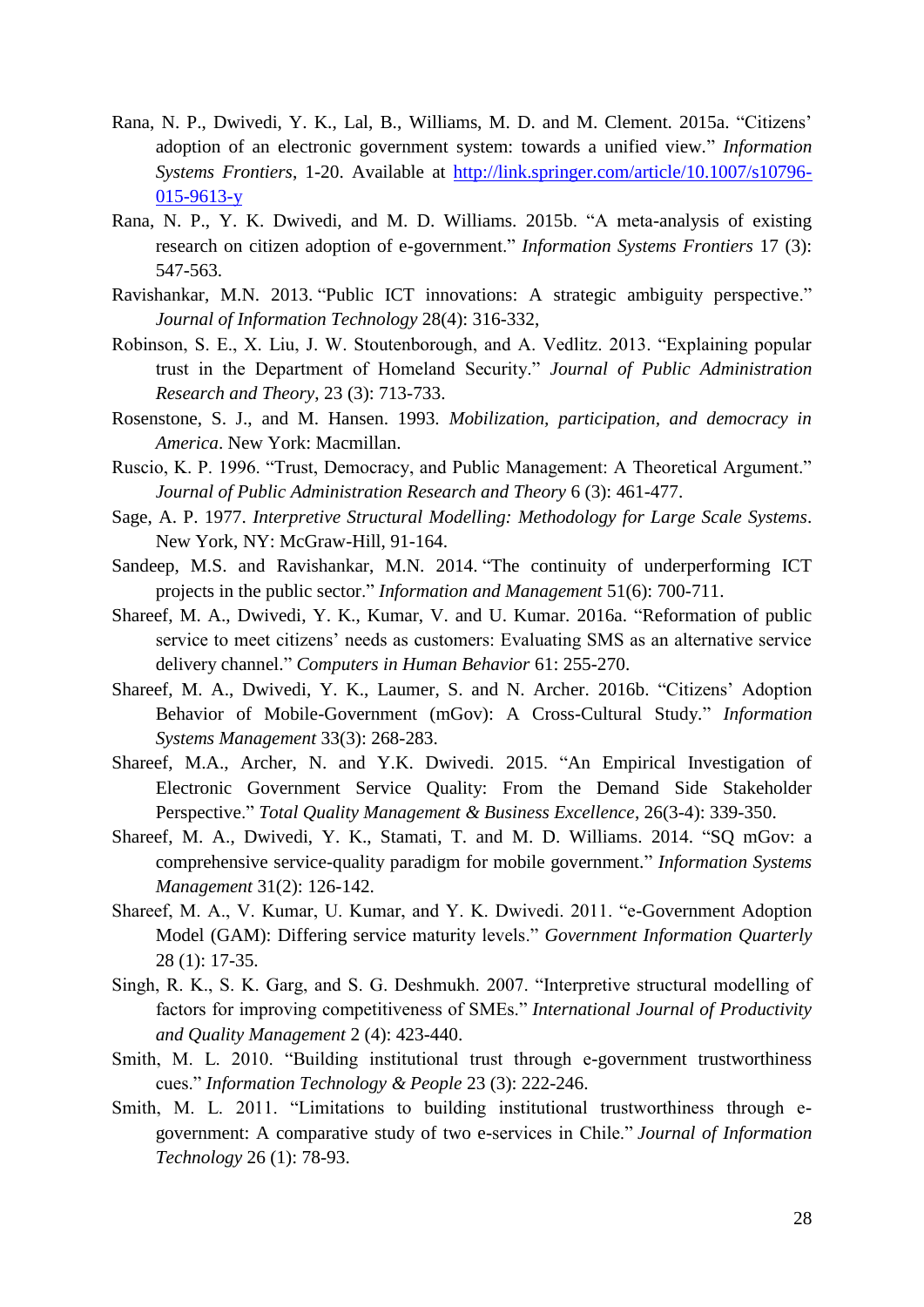- Talib, F., Z. Rahman, and M. N. Qureshi. 2011a. "An interpretive structural modelling approach for modelling the practices of total quality management in service sector." *International Journal of Modelling in Operations Management* 1 (3): 223-250.
- Talib, F., Z. Rahman, and M. N. Qureshi. 2011b. "Analysis of interaction among the barriers to total quality management implementation using interpretive structural modeling approach." *Benchmarking: An International Journal* 18 (4): 563-587.
- Tan, C. W., I. Benbasat, and R. T. Cenfetelli. 2008. "Building citizen trust towards egovernment services: Do high quality websites matter?" *41st Hawaii International Conference on Systems Sciences*, 7-10<sup>th</sup> January, Waikoloa.
- Teo, T. S. H., S. C. Srivastava, and L. Jiang. 2008. "Trust and electronic government success: An empirical study." *Journal of Management Information Systems* 25 (3): 99-131.
- Tolbert, C., and K. Mossberger. 2006. "The Effects of E-Government on Trust and Confidence in Government." *Public Administration Review* 66 (3): 354-369.
- van Ryzin, G. G., D. Muzzio, S. Immerwahr., L. Gulick, and E. Martinez. 2004. "Drivers and consequences of citizen satisfaction: An application of the American Customer Satisfaction Index Model to New York city." *Public Administration Review* 64 (3): 331-341.
- Vigoda-Gadot, E. 2007. "Citizens' perceptions of politics and ethics in public administration: A five-year national study of their relationship to satisfaction with services, trust in governance, and voice orientations." *Journal of Public Administration Research and Theory* 17 (2): 285-305.
- Vigoda-Gadot, E., and F. Yuval. 2003. "Managerial quality, administrative performance and trust in governance revisited." *The International Journal of Public Sector Management* 16 (7): 502-522.
- Wang, X. H., and M. Wan Wart. 2007. "When public participation in administration leads to trust: An empirical assessment of managers' perceptions." *Public Administration Review* 67 (2): 265-278.
- Weare, C. 2002. "The Internet and Democracy: The causal links between technology and politics." *International Journal of Public Administration* 25 (5): 659-691.
- Welch, E. W., C. C. Hinnant, and M. J. Moon. 2005. "Linking citizen satisfaction with egovernment and trust in government." *Journal of Public Administration Research and Theory* 15 (3): 371-391.
- West, D. M. 2005. *Government: and Digital Technology Public-Sector Performance*. Princeton, NJ: Princeton Press.
- Yang, K., and L. G. Anguelov. 2013. "Trustworthiness of public service." In *Public Administration Reform: Market Demand from Public Organizations*, edited by Y. K. Dwivedi, M. A. Shareef, S. K. Pandey, and V. Kumar, 59-75. New York: Routledge.